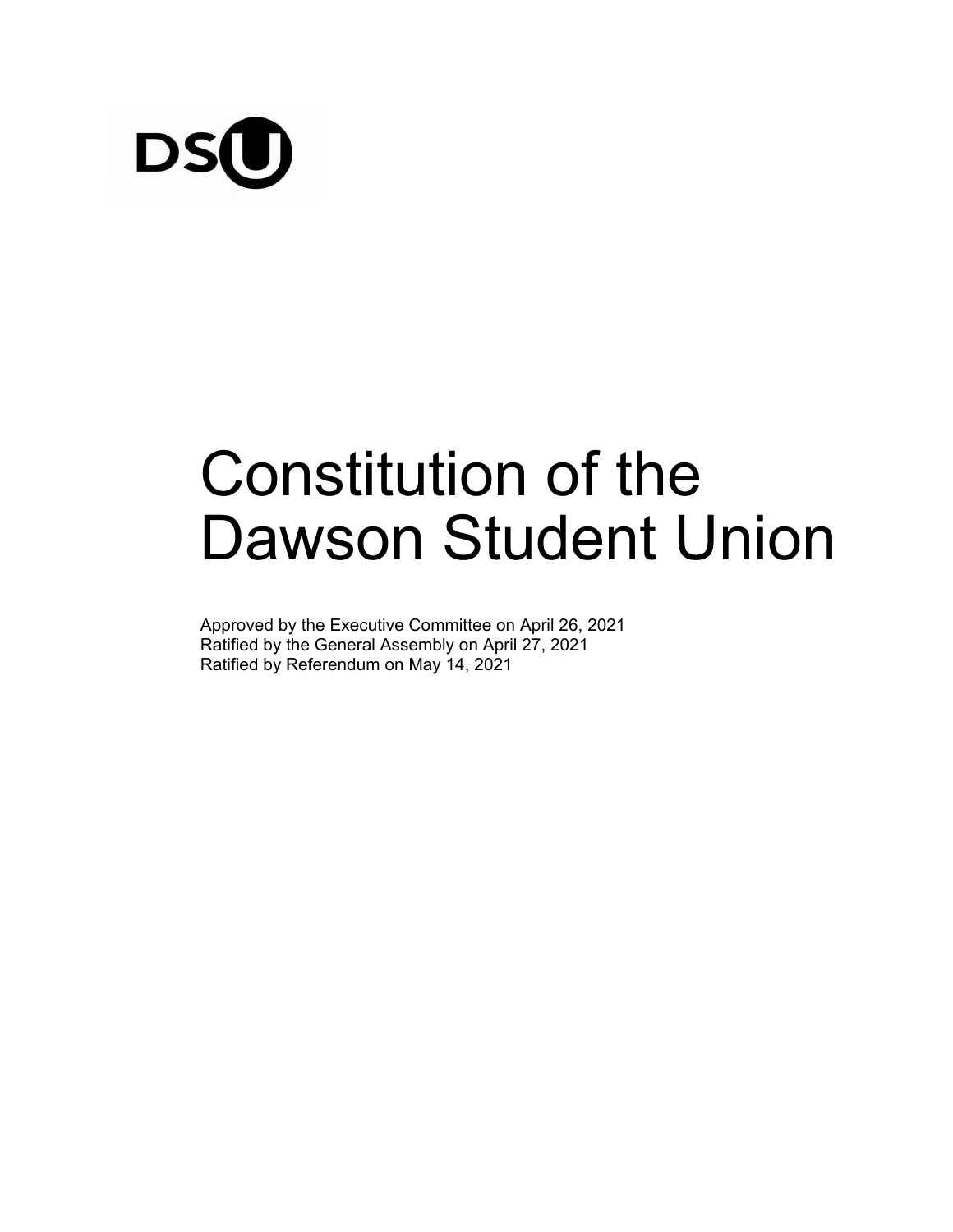## **Table of Contents**

| 1.  |                                                                                      |  |  |
|-----|--------------------------------------------------------------------------------------|--|--|
| 2.  | NAME (Supplementary Letters Patent and French Language Charter, Articles63-64-68) 5  |  |  |
| 3.  |                                                                                      |  |  |
| 4.  |                                                                                      |  |  |
| 5.  |                                                                                      |  |  |
| 6.  |                                                                                      |  |  |
| 7.  | STUDENT COUNCIL (Quebec Companies Act, Section 83 and Supplementary Letters Patent)9 |  |  |
| 8.  |                                                                                      |  |  |
| 9.  |                                                                                      |  |  |
| 10. |                                                                                      |  |  |
| 11. |                                                                                      |  |  |
| 12. |                                                                                      |  |  |
| 13. |                                                                                      |  |  |
| 14. |                                                                                      |  |  |
| 15. |                                                                                      |  |  |
| 16. |                                                                                      |  |  |
| 17. |                                                                                      |  |  |
| 18. |                                                                                      |  |  |
| 19. |                                                                                      |  |  |
| 20. |                                                                                      |  |  |
| 21. |                                                                                      |  |  |
| 22. |                                                                                      |  |  |
| 23. |                                                                                      |  |  |
|     |                                                                                      |  |  |
| 1.  |                                                                                      |  |  |
| 2.  |                                                                                      |  |  |
|     |                                                                                      |  |  |
| 1.  |                                                                                      |  |  |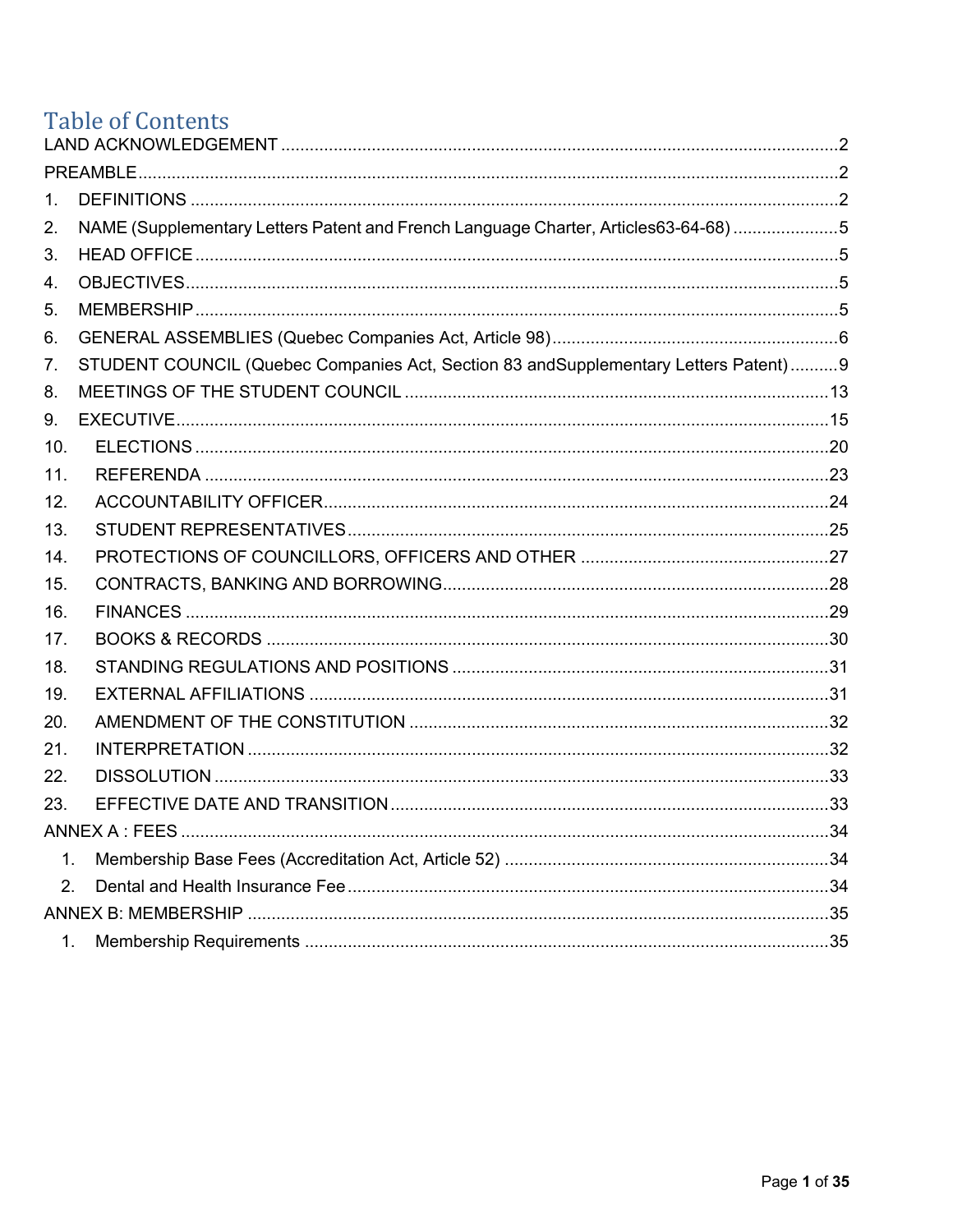## <span id="page-2-0"></span>**LAND ACKNOWLEDGEMENT**

The Dawson Student Union conducts its activities on land which is the unceded traditionalterritory of the Kanien'kehá:ka (*gah-nyen--geh-hah-gah*). This land has also served as agathering place for Abenaki, Anishinaabe and other nations. We recognize and respect the Kanien'kehá:ka as the traditional custodians of the lands and waters on which we meet today. Tiohtià:ke/Montréal is home to a diverse Indigenous population and the Dawson Student Union respects the continued connections with the past, present and future in our ongoing relationships with Indigenous peoples within the Montréal community and other communities across Canada.

## <span id="page-2-1"></span>**PREAMBLE**

The Dawson Student Union is incorporated as a legal person in accordance with the Quebec Companies Act Part III (L.R.Q., c. C-38) since February 23, 2005, and accreditedunder the Act Respecting the Accreditation and Financing of Student's Associations (L.R.Q., c. A-3.01), since April 26, 2005.

## <span id="page-2-2"></span>**1. DEFINITIONS For the purposes of this Constitution the following terms shall have the following meanings:**

- **1.1. "Academic Representatives" shall mean those who represent a specific** Academic Sector.
- **1.2. "Academic Sector"** shall mean one of the four sectors established by the College: Science, Medical Studies and Engineering; Social Science and Business Technologies; Creative and Applied Arts; and Continuing **Education**
- **1.3. "Act" or "Quebec Companies Act"** shall mean the Quebec Companies Act, part III (L.R.Q., c. C-38)
- **1.4. "Administrative Director"** shall mean an Officer and permanent full-time employee of Union appointed by the Student Council by a majority vote under recommendation of the President who will present a candidate to the Student Council. This Officer also serves as the Corporate Secretary of the Union.
- **1.5. "Board of Governors"** shall mean Dawson College's Board of Directors.
- **1.6. "Chair"** shall mean the person elected to Chair meetings of the Student Council who is also responsible for chairing General Assemblies of the **Union**
- **1.7. "College"** or **"Dawson College"** shall mean Dawson College, a Québec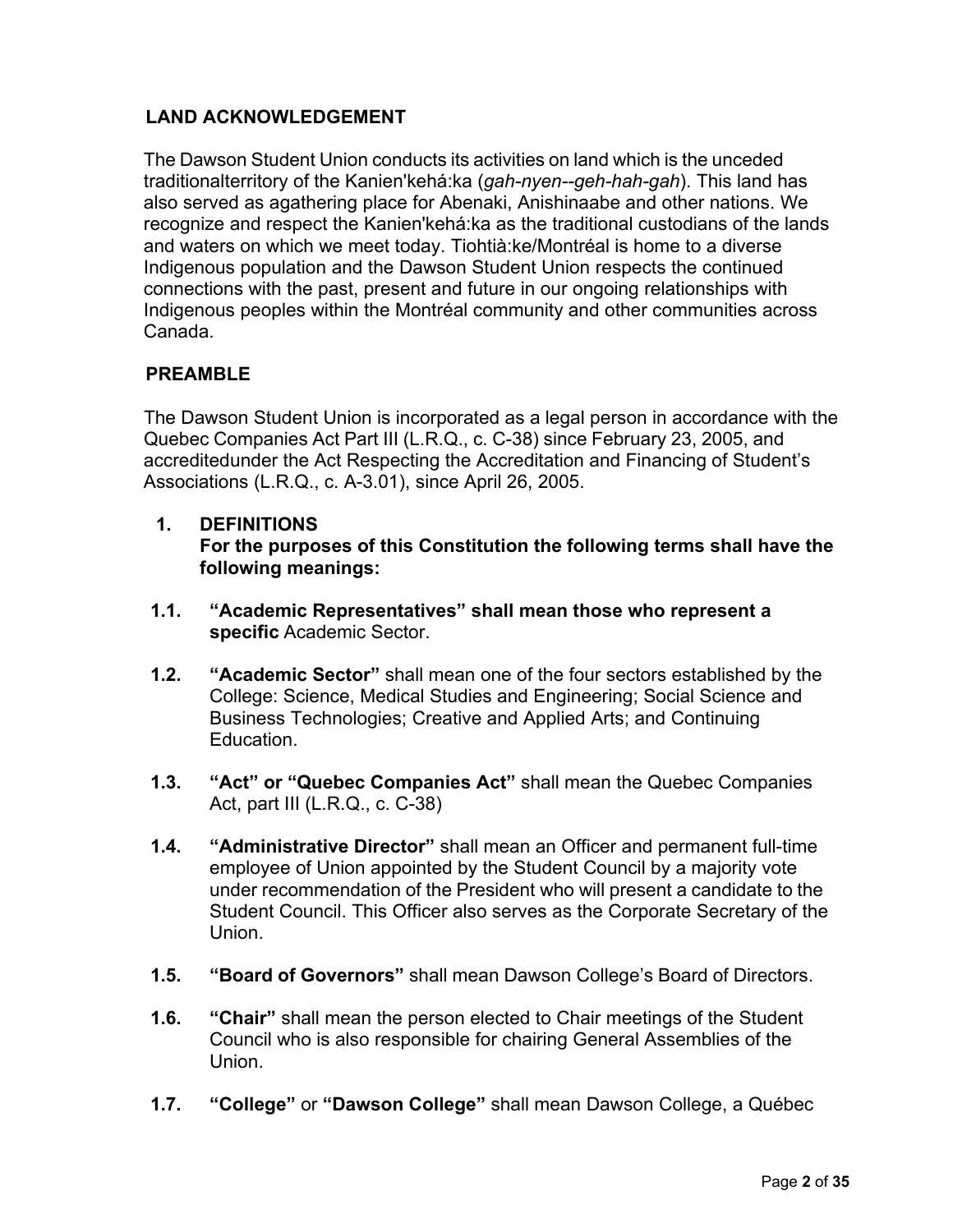post-secondary educational institution, established under the General and Vocational College's Act (L.R.Q., c. c-29) having its head office at 3040 Sherbrooke Street West, Montreal, Province of Québec, H3Z 1A4.

- **1.8. "College Bodies"** shall mean all constituted or informal bodies of the College in accordance with the Act Respecting the Accreditation and Financing of Students' Associations such as the Board of Governors
- **1.9. "Councillor"** or **"Student Councillor"** shall mean those members of the Student Council that have been elected to represent a specific Academic Sector of the College.
- **1.10. "Days"** shall mean a calendar day excluding Saturdays, Sundays and days when the College is closed, unless otherwise indicated.
- **1.11. "Division of Study"** shall mean either Day-Time Students or Continuing Education Students.
- **1.12. "Email Addresses"** shall mean both the College provided email address and the personal email address provided by the student at the time of registration to the College.
- **1.13. "Employee"** shall mean a person who is employed by the Union on a temporary or permanent basis, either full-time or part-time, to fulfill a given non-elected function.
- **1.14. "Executive"** shall refer to the group of Executive Officers as contemplated in Article 9 of this Constitution.
- **1.15. "Fall Semester"** shall mean the period set by the Registrar of Dawson College and approved by the Board of Governors during which educational activities take place.
- **1.16. "Financial Year"** shall mean a period of one year starting on June first (1st) to May thirty-first  $(31<sup>st</sup>)$  of the following year.
- **1.17. "Full-Time Student"** shall mean a student who registers for at least four (4) courses or one hundred and eighty (180) hours f instruction in a given semester.
- **1.18. "Letters Patent"** shall mean the Lettres Patentes issued by the Government of Quebec which registers the Dawson Student Union as a non-profit legal person and assigns its Québec Enterprise Number/Numéro d'Entreprise du Québec (NEQ).
- **1.19. "Members of the Student Council"** shall mean all Councillors, voting Executive Officers and Ex-Officio non-voting Officers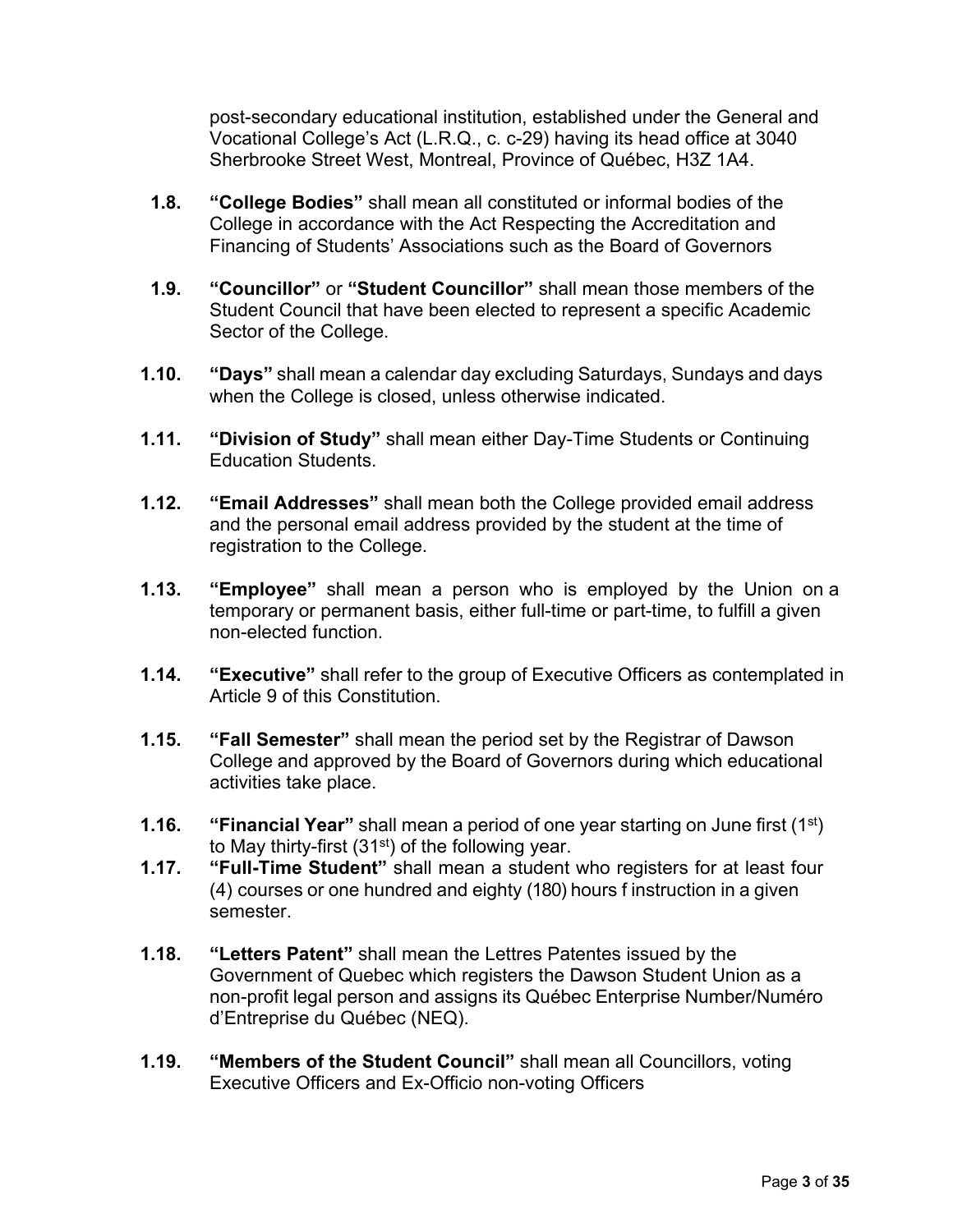- **1.20. "Non-Executive Employees**" shall mean employees who do not serve as Officers of the Union and who do not require the approval of the Student Council for hiring.
- **1.21. "Officers"** shall mean all officers of the Union which includes but is not limited to the Executive Officers, Administrative Directorand Accountability Officer and Chair.
- **1.22. "Part-Time Student"** shall mean a student who registers for less than four (4) courses or one hundred and eighty (180) hours of instruction in a given semester.
- **1.23. "Phone Numbers"** shall mean all phone numbers provided by the student at the time of registration to the College.
- **1.24. "Program of Study"** shall mean any program offered by the College withina given Academic Sector.
- **1.25. "Returning Officers"** shall mean the Chief Returning Officer and the Deputy Chief Electoral Officer.
- **1.26. "Senate"** shall mean the College's Academic Council.
- **1.27. "Student Council"** shall mean the Board of Directors of the Union.
- **1.28. "Student Groups"** shall mean any student-run organization accredited in accordance with the Union's Standing Regulations.
- **1.29. "Student Representatives"** shall mean Members who are official representatives of the Union on the College Bodies.
- **1.30. "Student Representatives Caucus"** or **"Caucus"** shall mean the group of all Student Representatives chaired by the Vice-President of Academic Affairs & Advocacy.
- **1.31. "Student Status"** shall mean whether the member is a part-time or full-time student.
- **1.32. "Union"** shall mean the Dawson Student Union also commonly known as the "DSU".
- **1.33. "Winter Semester"** shall mean the period set by the Registrar of Dawson College and approved by the Board of Governors during which educational activities take place.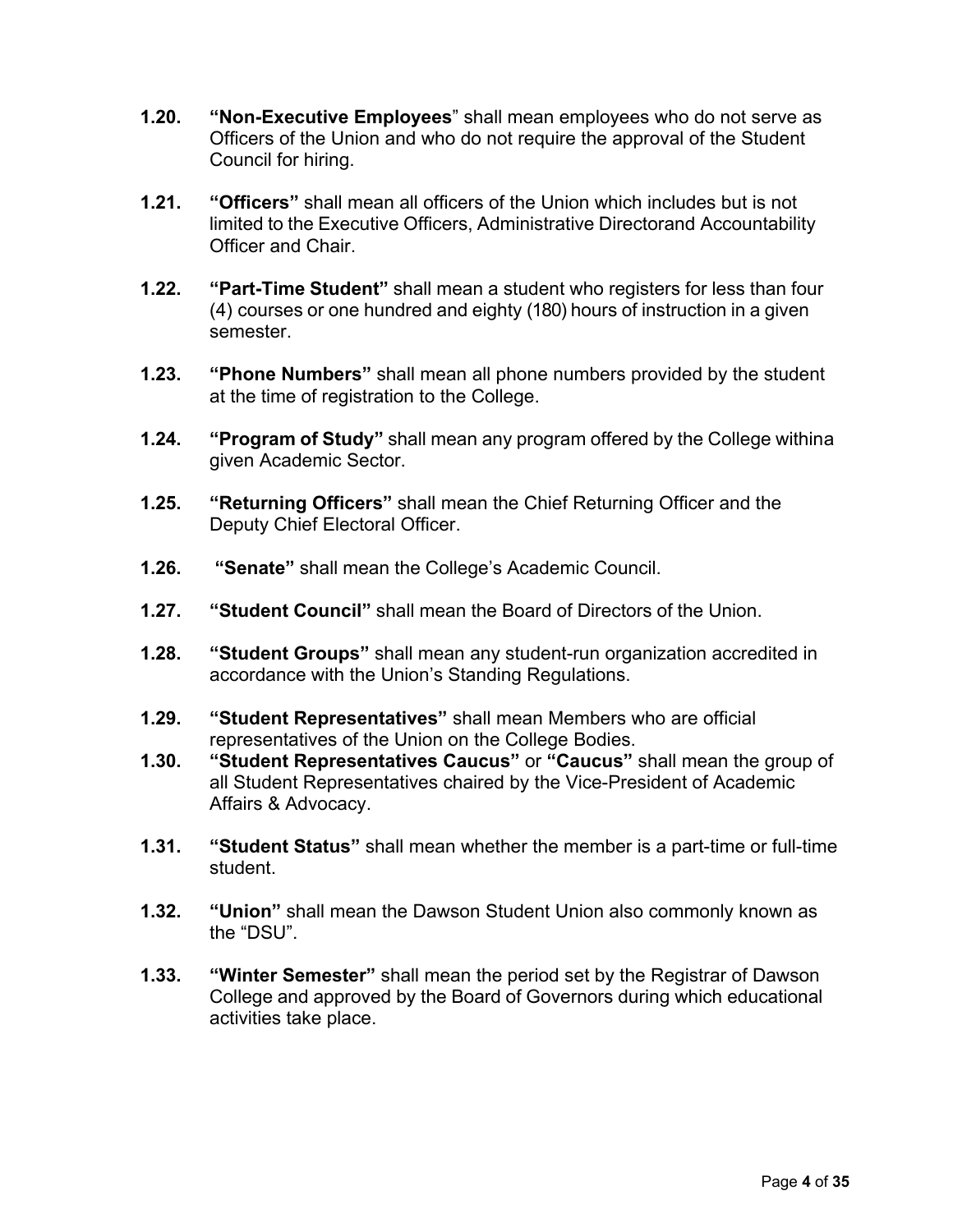#### <span id="page-5-0"></span>**2. NAME (Supplementary Letters Patent and French Language Charter, Articles63-64-68)**

**2.1.** L'*Association Étudiante de Dawson* and its English version, the *Dawson Student Union*, shall be the official names of the Union.

## **3. HEAD OFFICE**

#### <span id="page-5-1"></span>**3.1. Head Office (Quebec Companies Act, Article 219)**

The head office of the Dawson Student Union is established in the city of Montréal, Province of Québec. The Dawson Student Union may, in additionto the foregoing, establish other offices elsewhere as the Student Council may, from time to time, determine.

#### **4. OBJECTIVES**

#### <span id="page-5-2"></span>**4.1. Objectives (Quebec Companies Act, Article 30 and Supplementary Letters Patent)**

The Union shall have the following objectives:

- a. to organize students on a democratic, co-operative basis for advancing students' interests, and advancing the interests ofthe students' community;
- b. to provide a common framework within which students can communicate, exchange information, and share experience, skills, and ideas;
- c. to bring students together to discuss and cooperatively achieve necessary educational, administrative, and legislativechange wherever decision-making affects students;
- d. to facilitate organizing services for students;
- e. to achieve the goal of a system of post-secondary education which is accessible to all, which is of high quality, which recognises the legitimacy of student representation and the validity of Student's rights; and whose role in society is clearlyrecognised and appreciated;
- f. to organize activities promoting the social, recreational, and cultural interest of the students at Dawson College;
- g. to represent the interests of Dawson College students to all levels of the administration of Dawson College and to appointall students required to represent the membership of their Union to all constituted or informal bodies of the College in accordance with the Act Respecting the Accreditation and Financing of Students' Associations.

#### **5. MEMBERSHIP**

#### <span id="page-5-3"></span>**5.1. Membership Eligibility**

Every person enrolled in at least one class during the current semester at the College, who paid the membership fee, shall be deemed a Member, including both students deemed bythe College to be part-time students (hereafter referred to as "Part-Time Students"), and full-time students (hereafter referred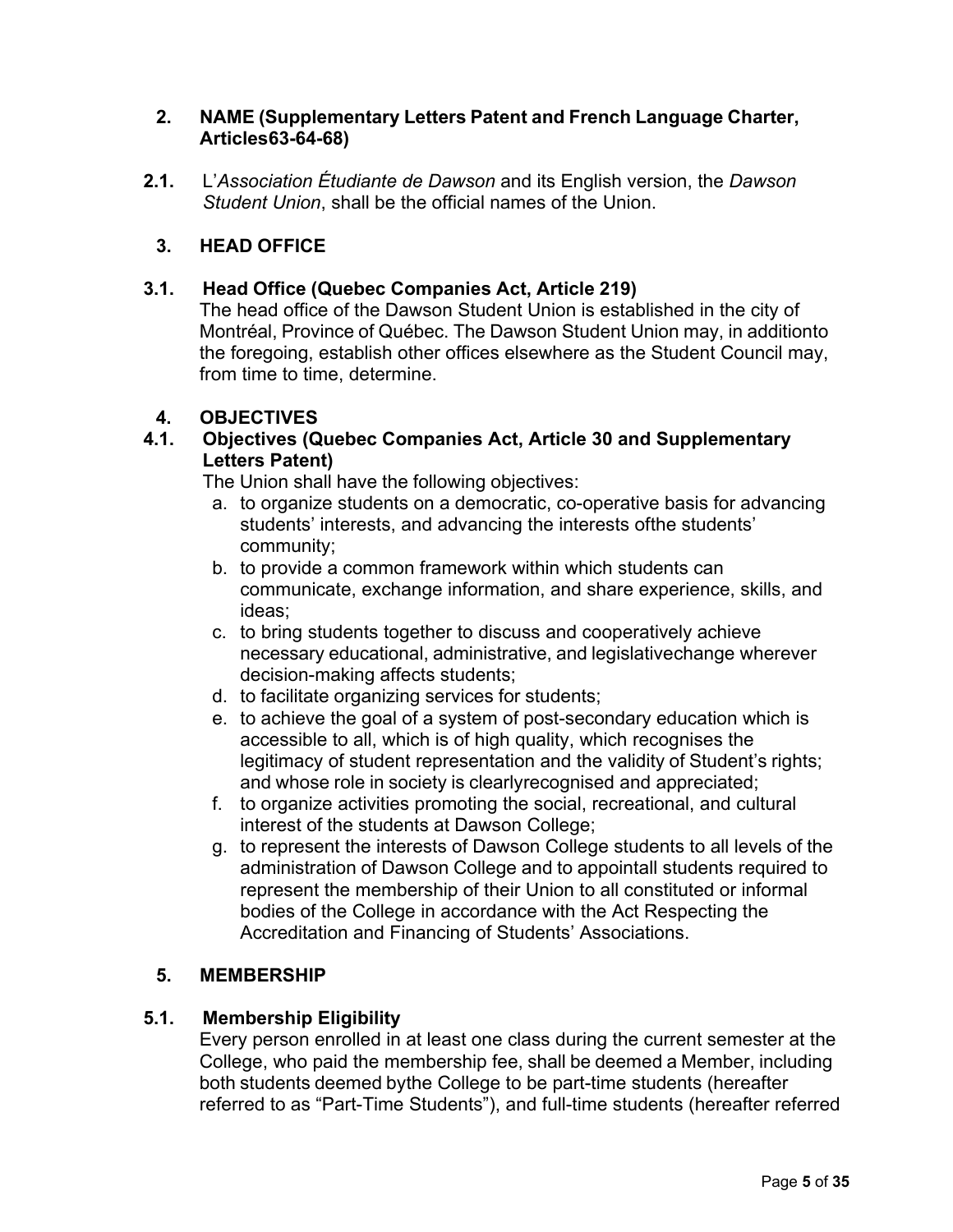to as "Full-Time Students").

## **5.2. Membership Fee (Accreditation Act, Article 52)**

All Members shall pay a membership fee, as set forth in Annex A of this **Constitution** 

#### **5.3. Membership Under Extenuating Circumstances**

A Member who, for reasons beyond their control or caused by unilateral actions of Dawson College, cannot fulfill the membership requirements, shall continue to be deemed a Member if authorized by the Student Council by a majority vote.

## **5.4. Honorary Membership**

The Student Council, by a two-thirds (⅔) majority vote at a meeting duly convened for that purpose, may, to recognize a special contribution to the Student Union, grant honorary membership to an individual who is not a Member, with no right to vote in elections, by-elections, general assemblies nor to run and hold an elected office in the Student Union or serve as the Chief Returning Officer.

## **5.5. Termination of Membership**

Unless the articles otherwise provide, a membership is terminated when:

- a. the Member's resignation or death;
- b. the Member no longer meets the conditions for membership set out in this Constitution;
- c. the DSU is dissolved under the Quebec Companies Act.

The rights of a Member shall cease to exist on termination of the membership. In the event of termination of membership, there shall be no reimbursement of any dues paid and dues still unpaid shall remain payable to the DSU.

#### **6. GENERAL ASSEMBLIES (Quebec Companies Act, Article 98)**

#### <span id="page-6-0"></span>**6.1. Annual General Assembly**

The Annual General Assembly of the Members shall be held for the purpose of receiving and taking notice of the annual report of the Executive Officers and Student Council, the financial statements of the Union, including the balance sheet, statements of revenue and expenditures and auditor's report, the nomination of the auditor. The Members shall take notice of, and decide on, any other matter which the General Assembly may legally consider. The General Assembly can also consider positions presented by the membership and Student Groups.

#### **6.2. Calling the Annual General Assembly**

The Student Council shall call an Annual General Assembly to be held oncein a given Financial Year in the Winter Semester. General Assemblies shall be called by way of a notice on the DSU website and social media accounts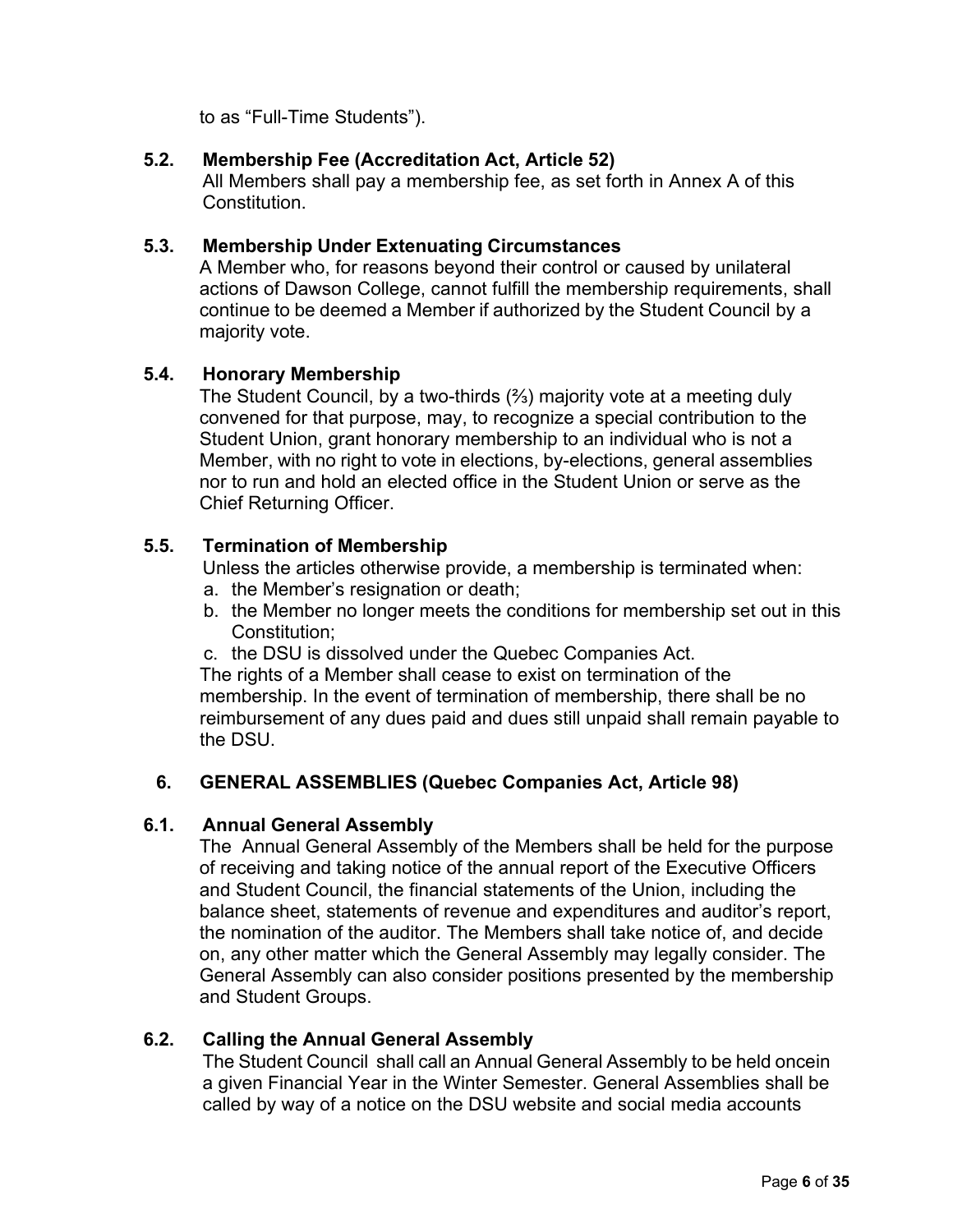and, if the DSU has access to the members email addresses, by electronic mail, at least three (3) days prior to the meeting date. The notice of the meeting shall specify the place, the date, and the time.

#### **6.3. Place of Meeting**

General Assemblies shall be held at the main campus of the College byusing technological tools allowing a direct communication between the participants, or with a combination of the 2 methods.

#### **6.4. Calling Meeting of a Special General Assembly**

The Student Council shall call a Special General Assembly ifrequested to do so by the President, by a two-thirds (⅔) majority vote of the Student Council or by a petition in writing by no fewer than one hundred and fifty (150) Members of the Union from at least four (4) different Academic Sectors with no more than fifty (50) percent being from any one Academic Sector. The President should exercise this power only in the case of an emergency impacting the liability and/or ability of the DSU to function. In case of a Special General Assembly to remove a Councillor from office, the petition in writing shall be supported by no fewer than three (3) percent of the membership who have the right to vote for that Councillor.

For a Special General Assembly, the notice shall additionally specify the nature of the business to be transacted, in which case no business that is not germane to the nature specified in the notice shall be transacted. The notice must be sent no less than forty-eight (48) hours prior to the date set for the meeting.

In the event that no motions are validly submitted, the General Assembly in question shall be cancelled.

#### **6.5. Notice and Agenda**

The notice and the agenda along with all relevant documentation shall be made available to the membership no less than three (3) days before a General Assembly. The agenda is set by the Student Council and items cannot be added at the General Assembly without unanimous consent. It shall be based on the following orders of business for Annual General Assemblies:

- 1. Adoption of the Minutes of the previous meeting.
- 2. Presentations and Announcements
- 3. Reports
	- a. Report of the Student Council
	- b. Reports of the Executive Officers
	- c. Auditor's Report (Financial Statements)
- 4. Special Orders
	- a. Appointment of the Auditor
- 5. New Business
	- a. Union Positions (if applicable)
- 6. Question Period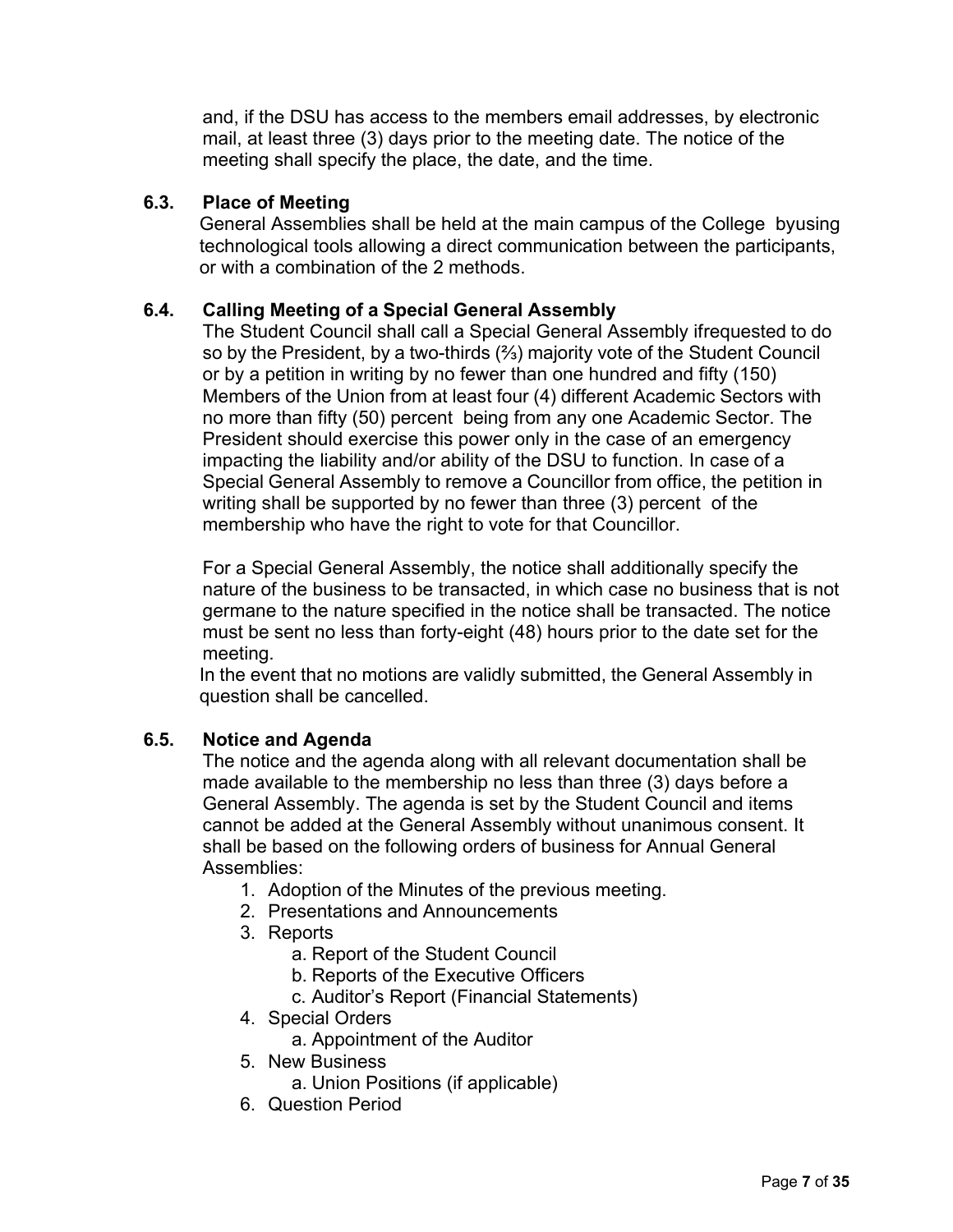The agenda must specify the topic of discussion under the specific orders of business. In the case of Union positions, such positions must be submitted to the Chair at least three (3) days before the deadline to send the agenda. Such positions must respect Union policies and correspond to Standing regulations of the Union.

In the event of a Special General Assembly, the agenda shall only include item(s) for which the assembly was called for.

No notice is required for any adjourned meeting. At the continuance of the meeting, the Members may resume dealing with the business for which the original meeting was called.

#### **6.6. Quorum of the Annual General Assembly**

Quorum for a regular General Assembly shall be thirty (30) Members of the Union. The Chair and Secretary shall not be counted towards the quorum at the General Assembly, unless they are members.

If quorum is not reached at a General Assembly, those Members present shall have the power to adjourn the meeting and fix the time of the adjourned meeting.

#### **6.7. Quorum of a Special General Assembly**

Quorum for a Special General Assembly shall be three hundred (300) Members of the Union. In the case of a Special General Assembly for the removal of an Councillor of the Student Council, the quorum shall be three (3) percent of the student population of the Academic Sector constituency they represent. The Chair and Secretary shall not be counted towards the quorum at the General Assembly, unless they are members.

If quorum is not reached at a Special General Assembly, those Members present shall have the power to adjourn the meeting and fix the time of the adjournedmeeting. No notice is required for any adjourned meeting. At the continuance of the meeting, the Members may resume dealing with the business for which the original meeting was called.

#### **6.8. Rules of Procedure**

General Assemblies shall be conducted according to the most recent editionof Robert's Rules of Order, subject to any specialrules of procedure adopted by the Student Council.

#### **6.9. Strike General Assembly**

A Special General Assembly must be called to consider business related toa Union strike. Quorum for a resolution to put the Union on strike shall be the same as the quorum of a Special General Assembly.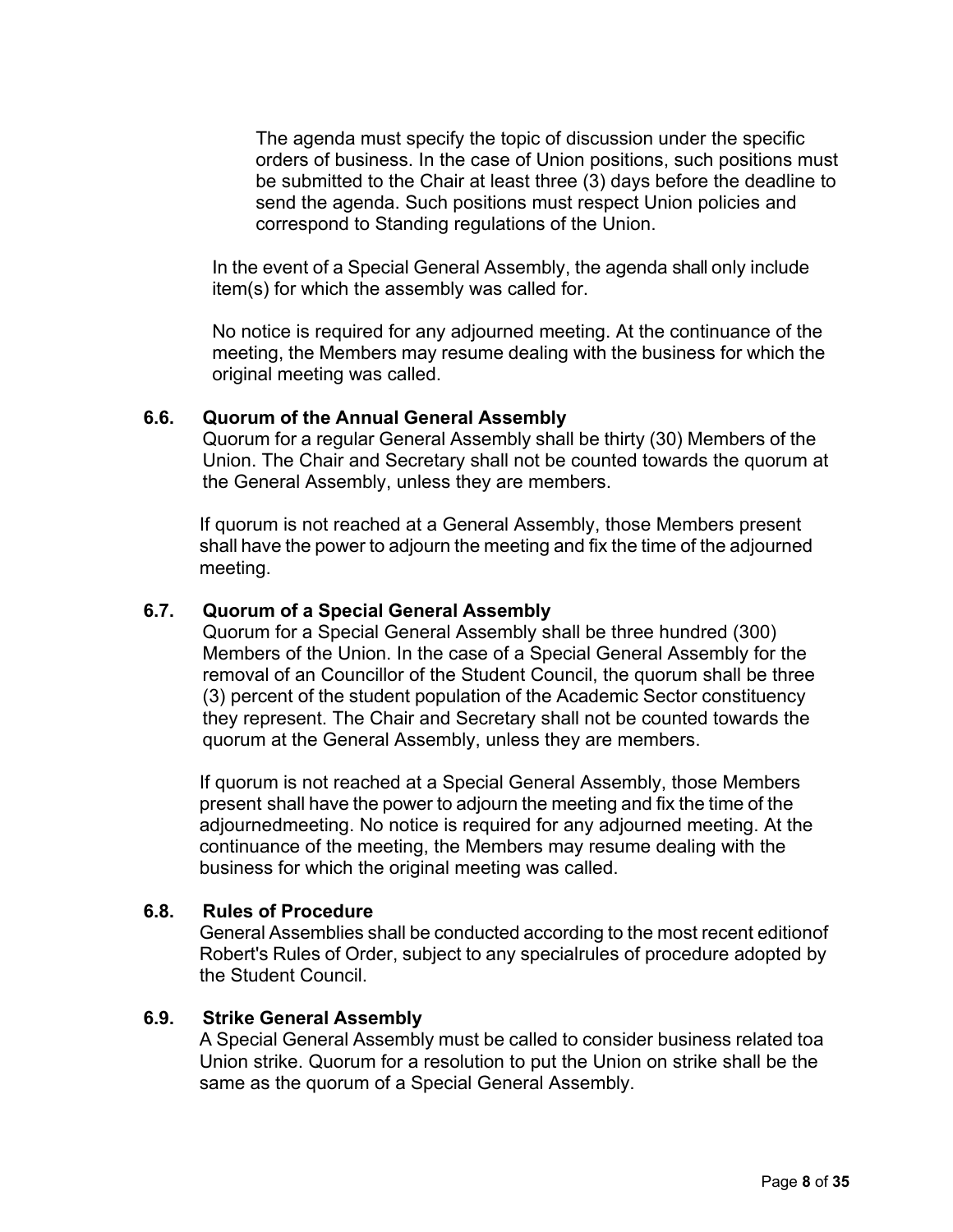## **6.10. Voting**

All Members shall be eligible to vote at a General Assembly. Unless otherwise provided for in the law, this Constitution, or the Standing regulations, all questions submitted to the Members shall be decided by a simple majority vote. Voting by proxy shall not be permitted.

The Chair and Secretary shall not have the right to vote at meetings of the General Assembly, unless they are members.

#### **6.11. Chair**

The Chair of the Student Council shall also be Chair for all General Assemblies. In the event that such a Chair cannot be present, the Student Council may appoint a temporary replacement.

#### **6.12. Secretary**

The Secretary of the Student Council shall also record the minutes of the General Assemblies. In the event that such a Secretary cannot be present, the Student Council may appoint a temporary replacement.

## <span id="page-9-0"></span>**7. STUDENT COUNCIL (Quebec Companies Act, Section 83 and Supplementary Letters Patent)**

#### **7.1. Powers and Responsibilities (Quebec Companies Act, Sections 83 and 91)**

The Student Council shall be the Board of Directors of the Union as required under the Quebec Companies Act. It supervises the management and administers the business and affairs of the Union and shall exercise all of the powers of the Union, except for those which the Quebec Companies Act expressly reserves to the Members, the whole subject to the provisions of the Quebec Companies Act, the Constitution and the Standing Regulations.

It shall do the following:

- a. Set Standing Regulations for the Union
- b. Adopt the annual budget
- c. Adopt financial statements
- d. Be responsible for the general oversight of the Executive
- e. Create committees as deemed necessary by the Student Council

#### **7.2. Composition (Quebec Companies Act, Article 87)**

The Student Council shall comprise a total of twenty (20) voting members, six (6) non-voting members and two (2) non-voting advisors. The Student Council composition shall adhere to the following:

- a. Each Academic Sector at Dawson College which shall be represented by at least 1 (one) voting Councillor;
- b. The total number of Councillors will not surpass sixteen (16).
- c. The specific composition of the Student Council specified above shall be determined by the Student Council before calling any Election of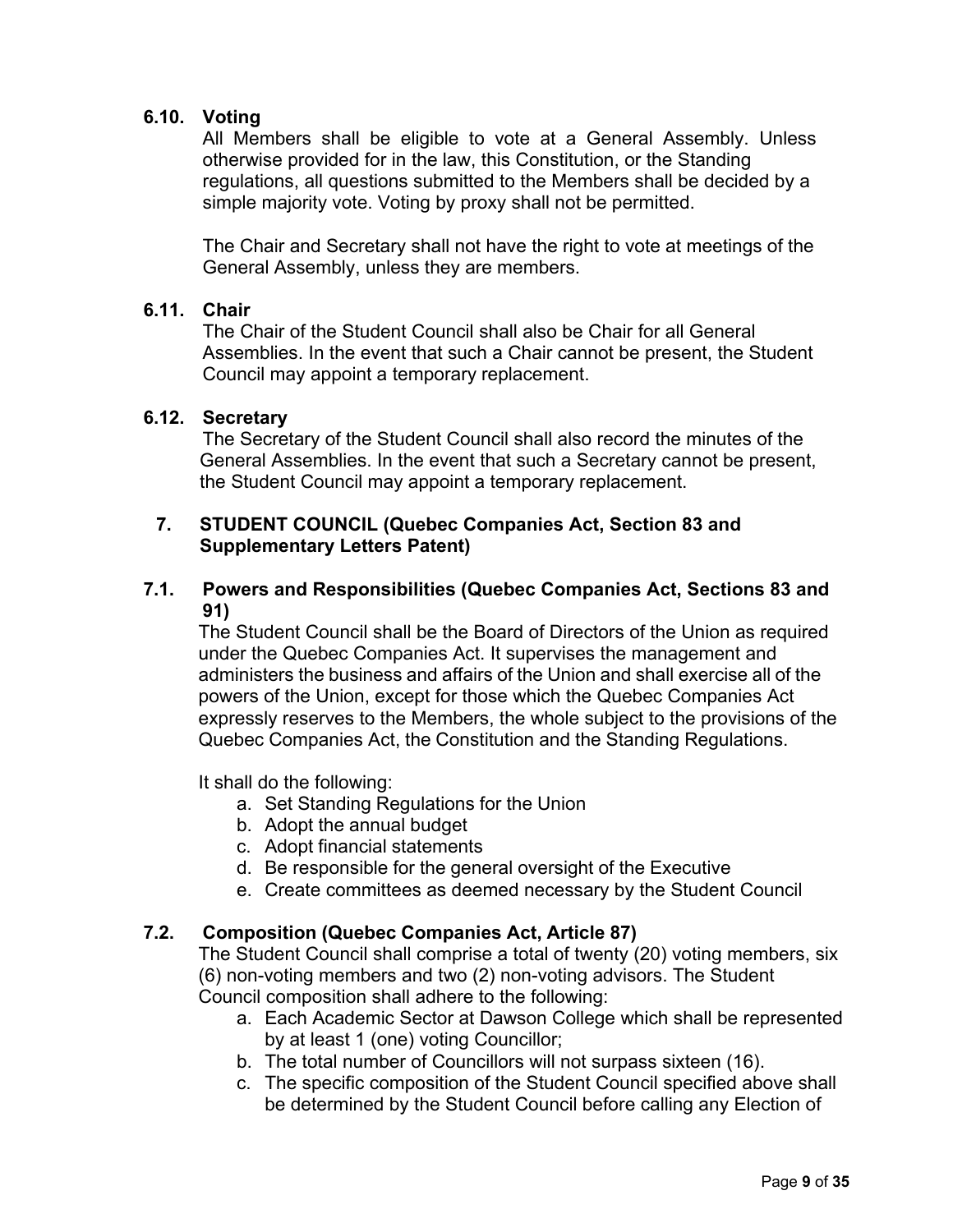the Student Council. The composition decided upon shall appropriately reflect the composition of the membership in the different Academic Sectors of the College.

- d. The President, Vice-President Finance, Vice-President Operations & Services and Vice-President Academic Affairs & Advocacy shall be exofficio voting members of the Student Council;
- e. All Executive Officers not included in section (d), shall be non-voting ex-officio members of the Student Council;
- f. The Administrative Director shall be an ex-officio non-voting member of the Student Council with respect to their duties as Secretary of the Union;
- g. The Chair shall be a non-voting ex-officio member of the Student Council in the exercise of their mandate as Chair of the Student Council.
- h. The Student Council can appoint two (2) advisors to the Student Council, upon recommendation of the President, who are alumni and/or members of the community at large, who shall become nonvoting members from the date of their appointment until the end of the financial year.

## **7.3. Qualifications**

The following persons shall not be eligible for the office of Student Councillor:

- a. Persons who have not yet reached the age of majority, upon taking office;
- b. Persons who are not qualified due to the institution of a regime of protective supervision in their respect or by one of the common causes of extinction of obligations provided for by law, such as if such person is recognized by a court as having lost the ability to reason, if such person becomes bankrupt, suspends their payments or if such person makes arrangements with their creditors;
- c. Persons who are not members or a student of the Academic Sector for which they seek to represent;
- d. Persons who hold a Returning Officer position and/or intends on assisting the Returning Officers in their duties during the election cycle;
- e. Persons who would hold more than one position during their given mandate in one or more of the following: Student Groups, Executive and/or Student Council; and
- f. Persons who are employed by the Union.

## **7.2. Term of Office**

The term of each Councillor of the Union commences on the first (1st) of June following their election and will end on the following thirty-first (31st) of May.

#### **7.3. Election**

The Councillors shall be elected by and from the Members of the Unionwho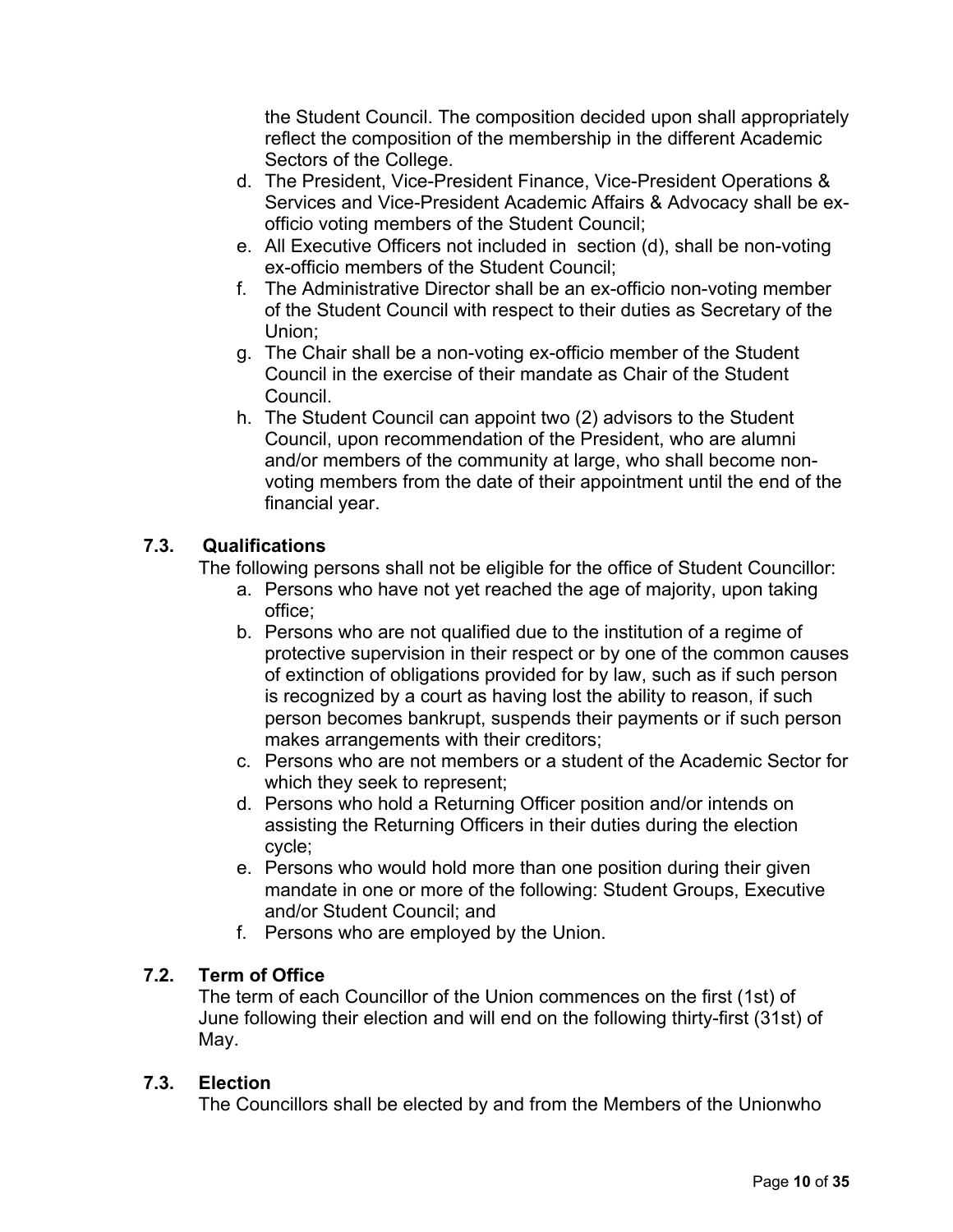are part of the Academic Sector for which they seek office.

#### **7.4. Resignation**

Any Councillor may resign from office at any time by forwarding a letter of resignation to the Chair and Administrative Director by electronic mail, courier or by registered mail. Theresignation shall become effective on the date when the letter of resignationis sent to the Union or on such other date as may be specified in the letter.

## **7.5. Removal from Office (Supplementary Letters Patents)**

Any Councillor who misses three (3) meetings without justifiable cause shall be deemed to have resigned from the Student Council. A Councillor who has a justifiable cause may ask the Council to excuse them for their absence.

Any Councillor may be removed from office by the Members who have the right to elect that Councillor, at a Special General Assembly called in accordance with this Constitution.

The Councillor against whom a request for removal from office is directed shall be notified of the place, the date, and the time of the meeting of the Student Council called to remove them within the same time frame as that provided by the Constitution for the calling of such a meeting of the Student Council. Such Councillor shall have the right to attend and to address the meeting or, in a written statement read by the Chair, to put forth the reasons why such Councillor opposes the proposed removal from office. Such Councillor shall not have the right to vote on their own removal.

## **7.6. End of Term of Office**

The term of office of a Councillor shall end in the event of death, resignation, removal from office or where the Councillor ceases to be qualified to be a Councillor in accordance with the Constitution.

#### **7.7. Replacement and Vacancy**

A Councillor whose term of office ends in accordance with the previous section shall be replaced, from among the Members, by a resolution of the Student Council for a term extending to the expiry of the original term of the Councillor so replaced. Where the members of the Student Council number fewer than ten (10) voting individuals following vacancies, the Student Council shall no longer be able to meet or act and the vacancies shall be filled by the means of by-elections.

## **7.8. Chair**

The Chair of the Student Council is elected by members of the Student Council. They are to chair and administer meetings of the Student Council and to act on behalf of the Student Council when instructed to do so by the Student Council. The Chair may not be a Member, an employee or have any other ties to the Union other than those concerning their role as Chair. The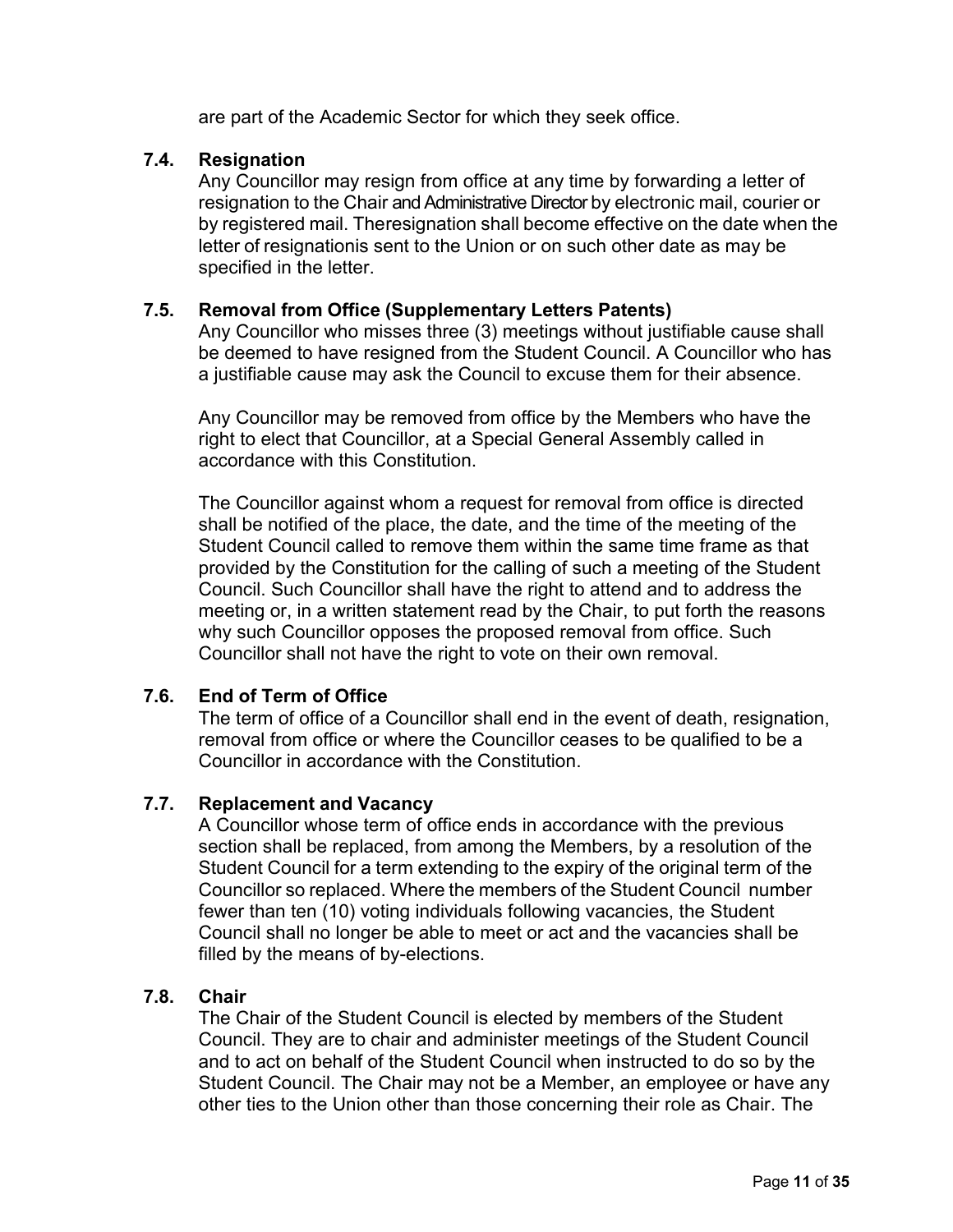Chair is also called to chair General Assemblies and any other committees they are assigned to. The term of the office of the Chair shall run from the second meeting of the newly inducted Councillors and Executive Officers to the first meeting of the following mandate.

However, should the Chair role be vacant, the Student Council shall, within twenty (20) days, elect a new Chair to carry out the duties stated above for the remainder of the term. In the event of an absence of the Chair, an actingchair may be elected from among the voting members of the Student Council. The Chair may be removed by a two-thirds (⅔) majority vote of the Student Council at a duly convened meeting of the Student Council. Officers may not assume the Chair except on an acting basis, and then only when the regular Chair is absent or incapacitated, or when there is no regular Chair. The Chair may not vote.

#### **7.9. Secretary**

The Administrative Director shall be the Secretary of the Student Council , of the General Assemblies and any sub-committee of the Student Council.The Secretary shall be tasked with preparing the agenda, minutes and anyother documents necessary for conducting business in Board meetings andGeneral Assemblies. Further the Secretary shall be tasked with keeping allUnion records and signing on minutes once they are approved along with the Chair of the Student Council.

In the event of an absence or vacancy of the Secretary position, the Student Council shall elect an acting-Secretary from among the Councillors until the Administrative Director position is filled. The Interim-Secretary may be removed by a simple majority vote of the Student Council at a duly convened meeting of the Student Council .

#### **7.10. Remuneration and Expenses**

Councillors shall receive no remuneration with respect to their duties. The Student Council may, by way of resolution, authorize the reimbursement of expenses incurred by Councillors in the exercise of their duties.

The Chair's remuneration shall be fixed by the Student Council. The Student Council may, by way of resolution, authorize the reimbursement of expenses incurred by Chair and Secretary in the exercise of their duties.

#### **7.11. Committees**

The Student Council may, by way of resolution or Standing Regulations, create standing committees and ad hoc committees, as necessary, which shall have powers and responsibilities as determined by the Student Council except for those which the Quebec Companies Act expressly reserves to the Student Council as Board of Directors of the Union.

Those persons appointed or elected to these committees need not be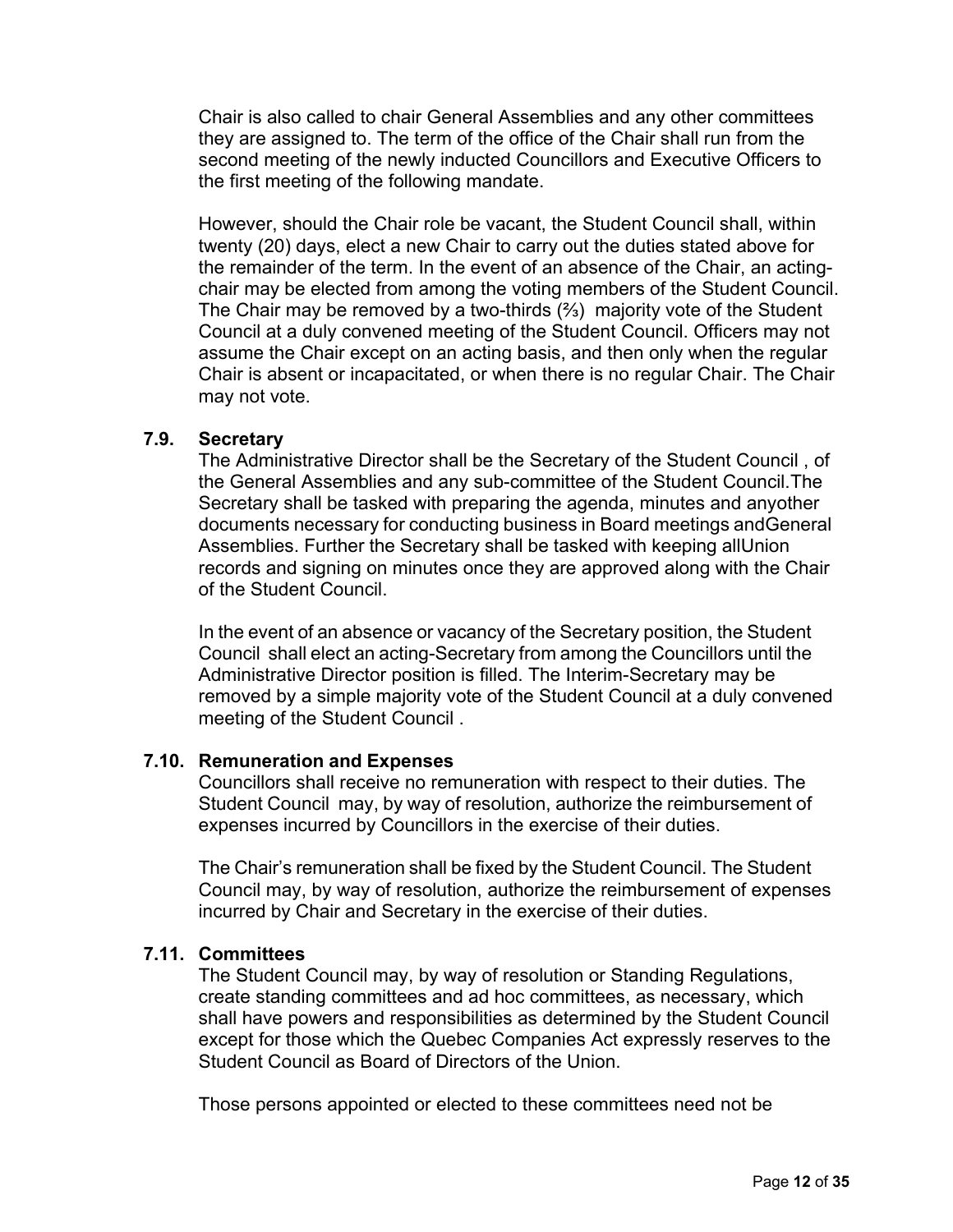Councillors or Officers of the Union. Those persons who are members of such additional committees shall not be remunerated for their services, however, the Student Council may, by way of resolution, authorize the reimbursement of expenses incurred by committees in the exercise of their functions.

#### **8. MEETINGS OF THE STUDENT COUNCIL**

#### <span id="page-13-0"></span>**8.1. Calling of the Regular Meetings**

There shall be no fewer than eight (8) regular meetings of the Student Council per Financial Year. The meeting schedule shall be set by the Student Council at the first meeting of each new financial year.

Members who are not Student Council members shall be permitted to attend and speak at meetings of the Student Council , withthe exception of In-Camera sessions. However, they shall not have the rightto vote and shall not be counted towards the quorum at meetings of the Student Council.

#### **8.2. Calling of Special Meetings**

The Chair, upon request of the President or any four (4) Councillors may call a Special Meeting of the Student Council. Such meetings shall be calledby way of a notice sent by electronic mail.

#### **8.3. Participation by Way of Electronic Means**

Regular meetings of the Student Council are held in person. In extraordinary circumstances, regular meetings can be held virtually. Special Council meetings may be held in person or virtually.

A Student Council member may submit a request to the Chair to participate in a meeting of the Student Council by electronic means, if deemed justifiable by the Chair. such as teleconference or videoconference, which enables such Student Council member to hear and communicate adequately with the other Councillors.In such a case, the Student Council member shall be deemed to have attended the meeting.

#### **8.4. Quorum**

The quorum for the meetings of the Student Council shall be a simple majority of the voting members of the Student Council currently holding office with a minimum of nine (9).

#### **8.5. Notice and Agenda**

The notice for regular and special meetings of the Student Council shall be sent by the Secretary to the members of the Student Council no less than two (2) days prior to the meeting. In case of an emergency, the notice can be reduced to twenty-four (24) hours for special meetings. The notice must contain an agenda and all relevant documentation and resolutions. The agenda is prepared by the Secretary under recommendation of both the Chair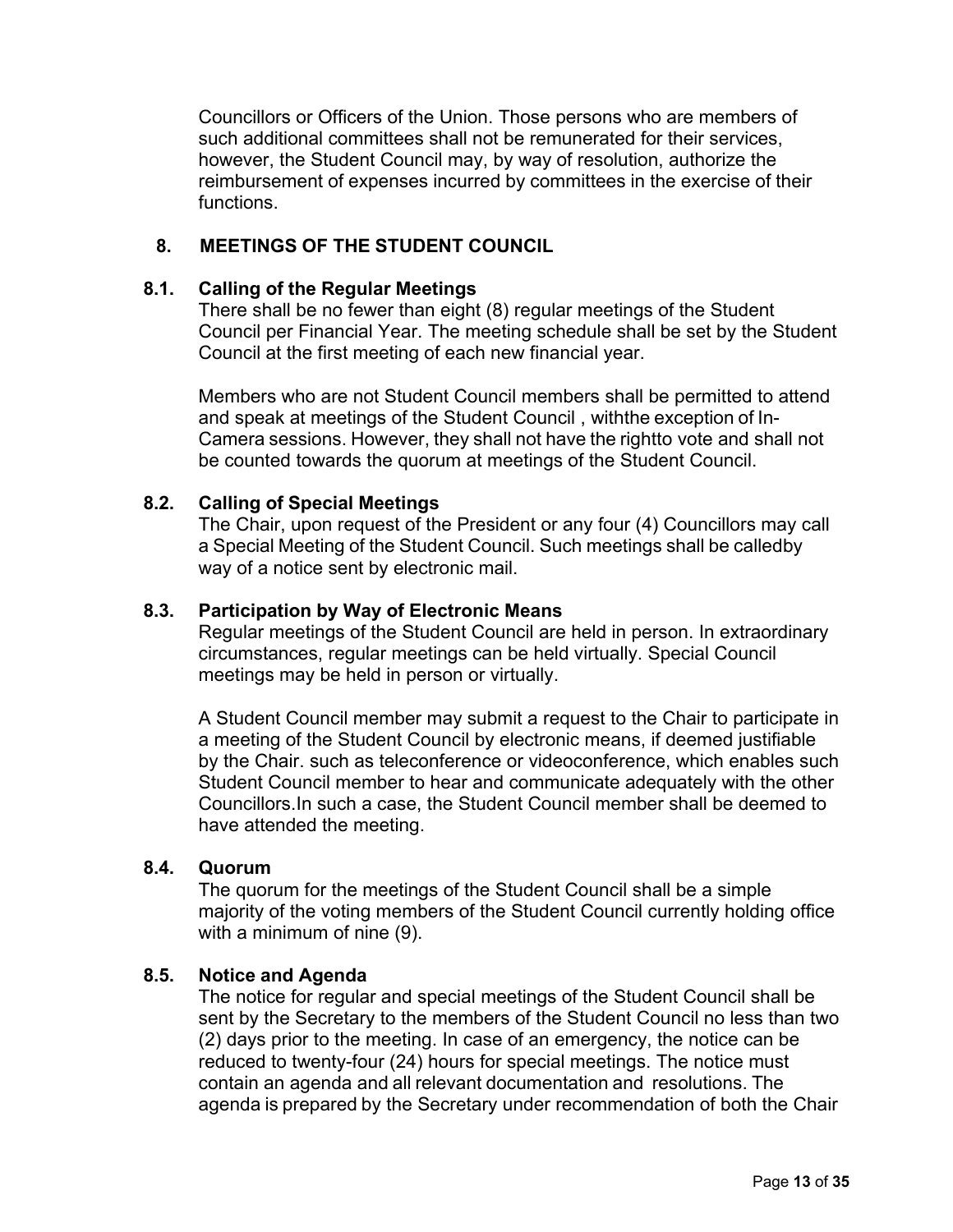and the President. Items from Councillors may be included in the agenda if they are received at least twenty-four (24) hours before the deadline of the notice. The agendashall be based on the following form for the points of business applicable:

- 1. Adoption of the Agenda
- 2. Adoption of the Minutes
- 3. Correspondences and Announcements
- 4. Guest Presentations
- 5. Reports
	- a. Executive Officers
	- b. The Chair
	- c. Standing Committees
	- d. Ad-Hoc Committees
- 6. Special Orders
- 7. Unfinished Business
- 8. New Business
- 9. Question Period (All members of the Union)
- 10. In-Camera session
- 11.Date of the next meeting

#### **8.6. Procedure**

Meetings of the Student Council shall be conducted according to the most recent edition of Robert's Rules of Order except for the rules that contravene this Constitution or Standing Regulations established by the Student Council.

#### **8.7. In-Camera Sessions**

In order to enter an in-camera session, a motion must be adopted by a simple majority vote. Such sessions must be minuted and such minutes must be adopted in an in-camera session at the subsequent meeting.

#### **8.8. Vote**

All questions submitted to theStudent Council shall be decided by a simple majority vote, unless otherwise required by the Constitution, the Standing regulations or by law. No votes by proxy are permitted.

#### **8.9. Resolution in Writing (Quebec Companies Act, Article 89.3)**

A resolution in writing, signed outside a meeting by all voting-members of the Student Council, is as valid as if it had been passed at a meeting of the Student Council.

#### **8.10. Adjournment**

The Chair may, with the consent of the Councillors in attendance at a meeting of the Student Council , adjourn any meeting of the Councillors to another date and place that the Chair chooses, without having to give further notice to the Councillors. At the continuance of the meeting, the Councillors may validly decide on any matter which was not settled at the original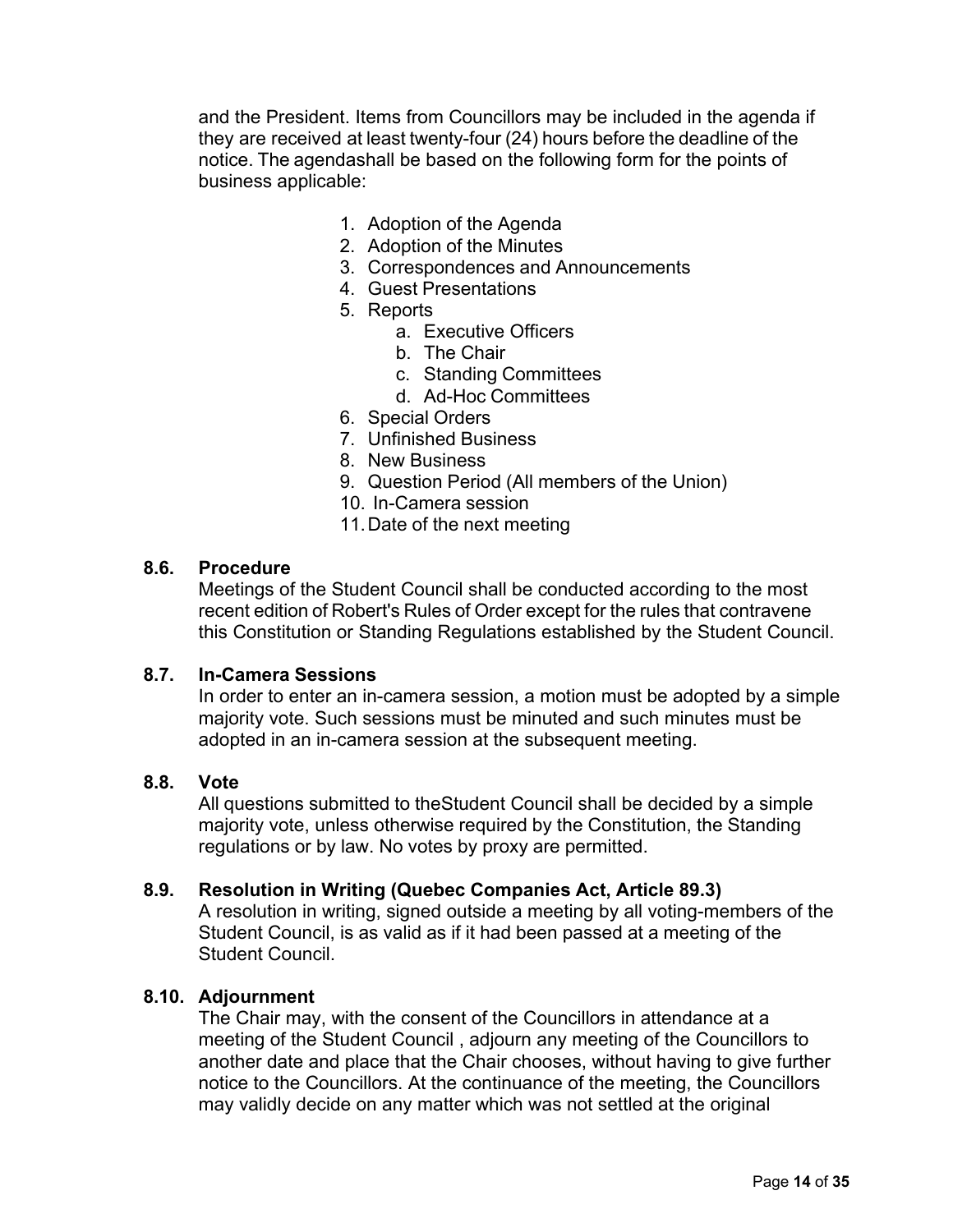meeting, provided a quorum is present. The Councillors who constituted the quorum at the original meeting need not be those constituting the quorum at the continuance of the meeting. If a quorum doesnot exist at the continuance of the meeting, the meeting shall be deemed tohave terminated with the previous meeting, or when the adjournment was pronounced at the previous meeting.

## **9. EXECUTIVE**

## <span id="page-15-0"></span>**9.1. Executive Officers of the Union**

The Executive Officers of the Union shall be the following:

- a. President
- b. Vice-President Internal Affairs & Communications
- c. Vice-President Finance
- d. Vice-President Student Life
- e. Vice-President External Affairs
- f. Vice-President Sustainability & Equity
- g. Vice-President Academic Affairs & Advocacy
- h. Vice-President Operations & Services

## **9.2. Eligibility**

The following persons shall not be eligible for the office of Executive Officer:

- a. Persons that have not yet reached the age of majority, upon taking office;
- b. Persons who are not qualified to be an Executive Officer due to the institution of a regime of protective supervision in their respect or by one of the common causes of extinction of obligations provided for by law, such as if such Officer is recognised by a court as having lost the ability to reason, if such Officer becomes bankrupt, suspends their payments or if such Officer makes arrangements with its creditors;
- c. Persons who hold a Returning Officer position and/or intends on assisting the Returning Officers in their duties during the election cycle;
- d. Persons who would hold more than one position during their given mandate in one or more of the following: Student groups,
- e. Executive, and/or Student Council;
- f. Persons who are employed by the Union;
- g. Persons who are no longer Members of the DSU, unless membership is granted to them according to Article 5.3 of the Constitution.

#### **9.3. Term of Office**

The term of each Executive Officer of the Union commences on the first (1st) of June following their election and will end on the following thirty-first (31st) of May.

#### **9.4. Resignation**

Any Executives Officer may resign from office at any time by forwarding a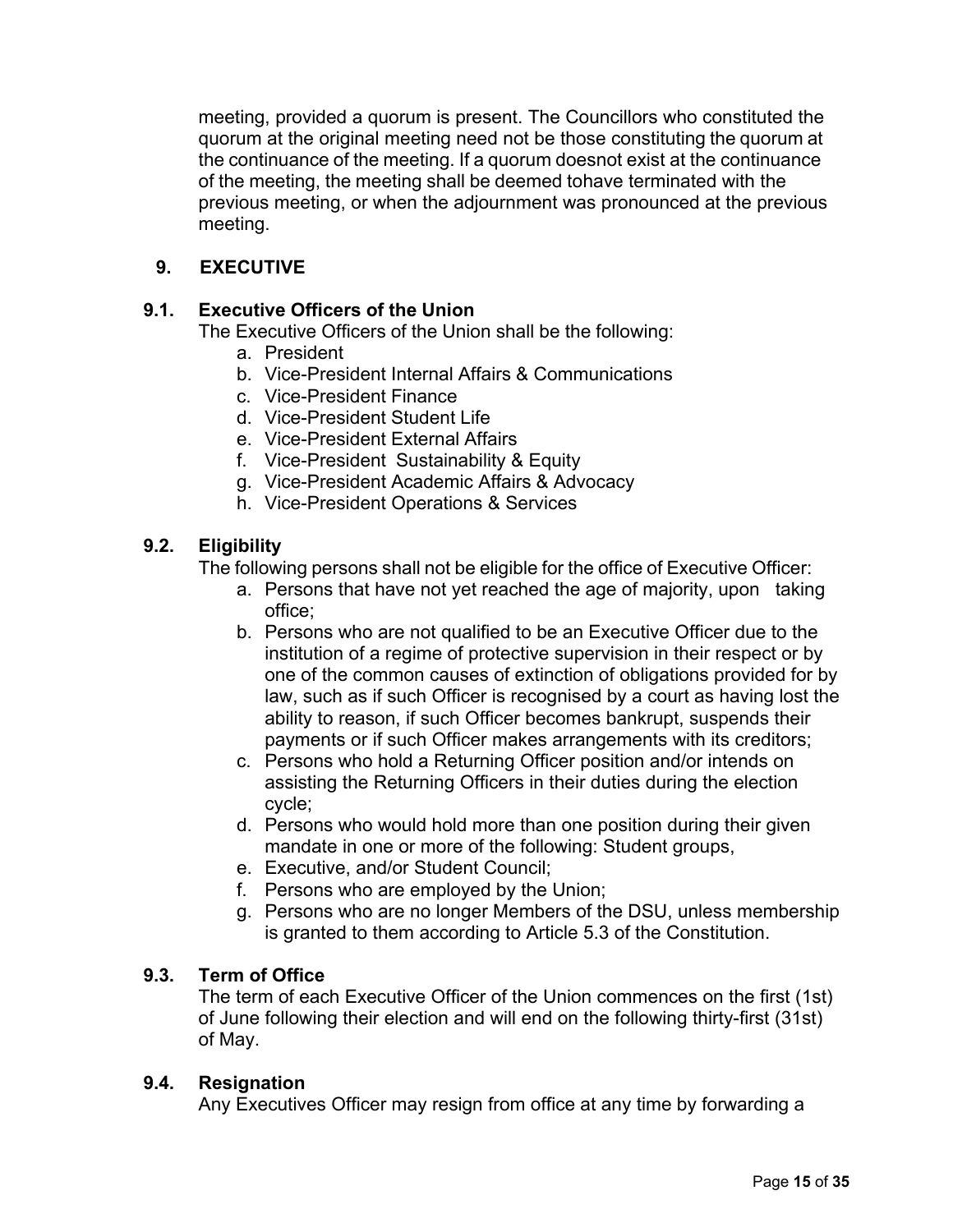letter of resignation to the President and Administrative Director or in case of resignation of the President to the Chair of the Student Council of the Union and the Administrative Director. This can be in the way electronic mail, courier or by registered mail. The resignation shallbecome effective on the date when the letter of resignation is sent to the Union or on such other date as may be specified in the letter.

#### **9.5. Removal from Office**

Any Officer may be removed from office by way of a resolution adopted at a General Assembly called for this purpose, by a two-thirds (⅔) vote of the Members present. The Student Council may, upon resolution adopted by twothirds (⅔) of the Student Council, call a special general assembly to consider the removal of the Executive Officer. The Student Council may also, by a twothirds (⅔) majority vote, suspend an Executive Officer until the time of the Special General Assembly, but not more than fifteen (15) days. Should the Special General Assembly not reach quorum, the StudentCouncil can renew the suspension once for another period of fifteen (15) days.

The Executive Officer against whom a request for removal from office is directed shall be notified of the place, the date, and the time of the General Assembly called to remove them within the same time frame as that provided by the Constitution for the calling of such General Assembly. Such Officer shall have the right to attend and to address the meeting or, in a written statement and read by the Chair, to put forth the reasons why such Officer opposes the proposed removal from office.

#### **9.6. End of Term of Office**

The term of office of an Executive Officer shall end in the event of death, resignation, removal from office or where the Officer ceases to be qualifiedto be an Officer in accordance with the Constitution.

#### **9.7. Replacement and Vacancy**

An Officer whose term of office ends in accordance with the previous section shall be replaced pursuant to an Election for a term extending to the expiry of the original term of the Officer so replaced. Should the office of the President become vacant, the Student Council shall appoint, within five (5) days of the vacancy, from the Executive, an Interim-President to handle the tasks and duties of the President until a new President is elected and takes office following an election held in accordance with this Article.

Should the vacancy occur after the beginning of classes of the Winter semester, the Student Council may decide to forego said Election, and the office shall remain vacant.

#### **9.8. Remuneration and Expenses**

The remuneration of Executive Officers shall be fixed by the StudentCouncil. The Student Council may, by way of resolution, authorize the reimbursement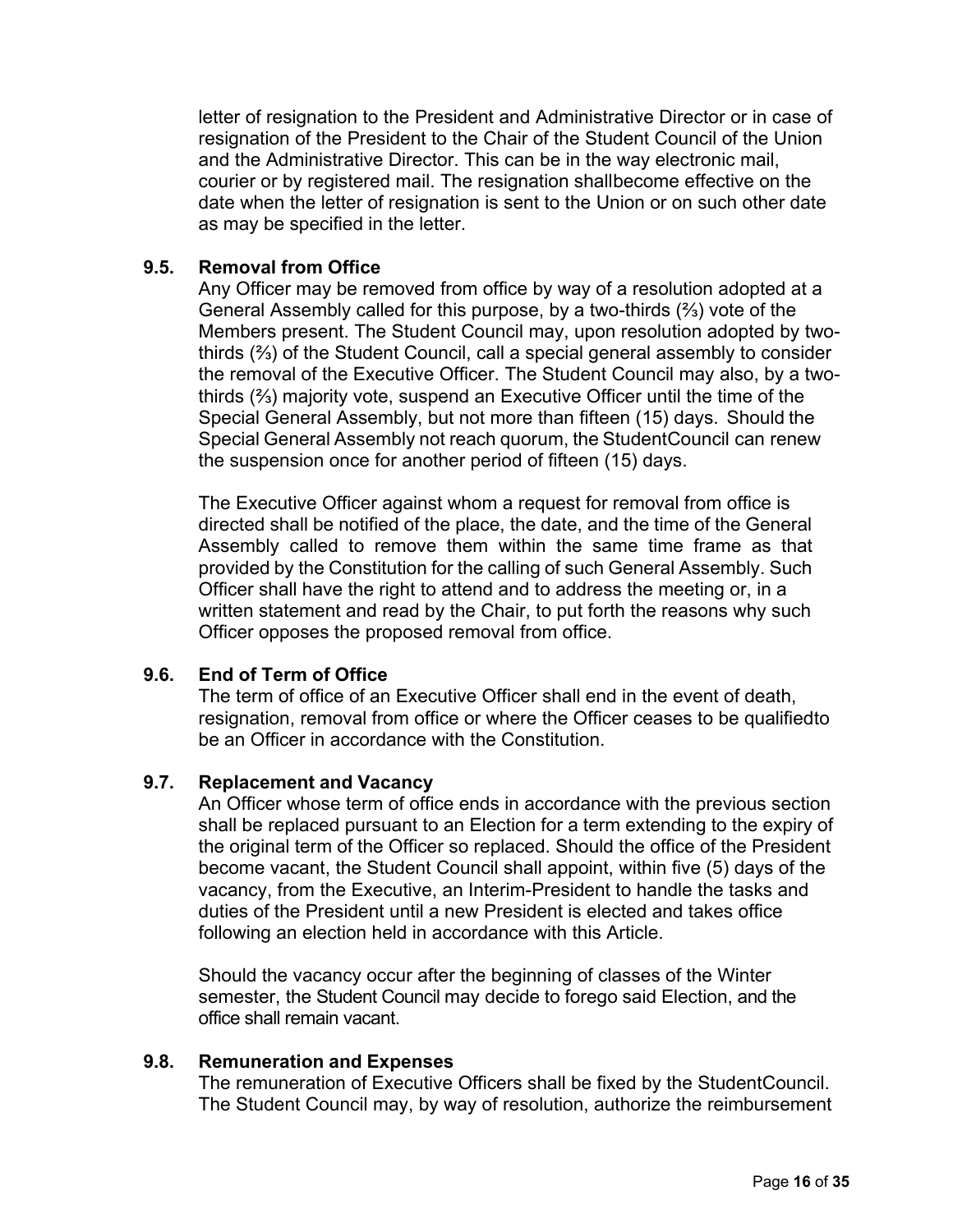of expenses incurred by Officers in the exercise of their duties.

## **9.9. Powers and Duties**

Except as otherwise provided in the Constitution, the Student Council shall determine the powers of the Executive Officers of the Union. The membersof the Student Council may delegate all of their powers to the Executive Officers, except for the powers which the members of the Student Council are required to exercise themselves or those requiring the approval of the Members of the Union. The Executive Officers shall also have the powers set out in the Quebec Companies Act which are inherent in the nature of their office. In case of absence, incapacity, a refusal or failure to act or for any other reason the Student Council considers sufficient, the Student Council may, exceptionally and for a determinate time period delegatethe powers of an Executive Officer to any other Executive Officer.

## **9.10. President**

The President shall exercise the following powers and perform the following duties:

- a. be the Chief Executive Officer;
- b. serve as ex-officio voting member of the Student Council;
- c. be the chief spokesperson of the Union;
- d. ensure the long-term integrity of the Union;
- e. enforce the Constitution and Standing regulations of the Union and ensure the maintenance of the governance documents;
- f. coordinate the activities of the Executive Officers;
- g. manage the Union's human resources and hiring of non-executive employees;
- h. call meetings of and set the agenda for the Student Council in conjunction with the chair and secretary;
- i. call meetings of and set the agenda of Executive Officers meetings;
- j. chair meetings of the Executive Officers
- k. manage relations between the Union and the administration of Dawson College;
- l. represent the members on the College's Senate and Board of Governors;
- m. execute any other duties that can be assigned from time to time by the Student Council.

#### **9.11. Vice-President Internal Affairs & Communications**

The Vice-President Internal Affairs & Communications shall exercise the following powersand perform the following duties:

- a. coordinate the Union's relations with faculty, school, and other student associations, and to facilitate communication among these groups;
- b. oversee the production of the Union's publications;
- c. manage the Union's communications and student engagement strategy;
- d. oversee the management of the Union's business operations;
- e. represent the Members on College's bodies in charge of space and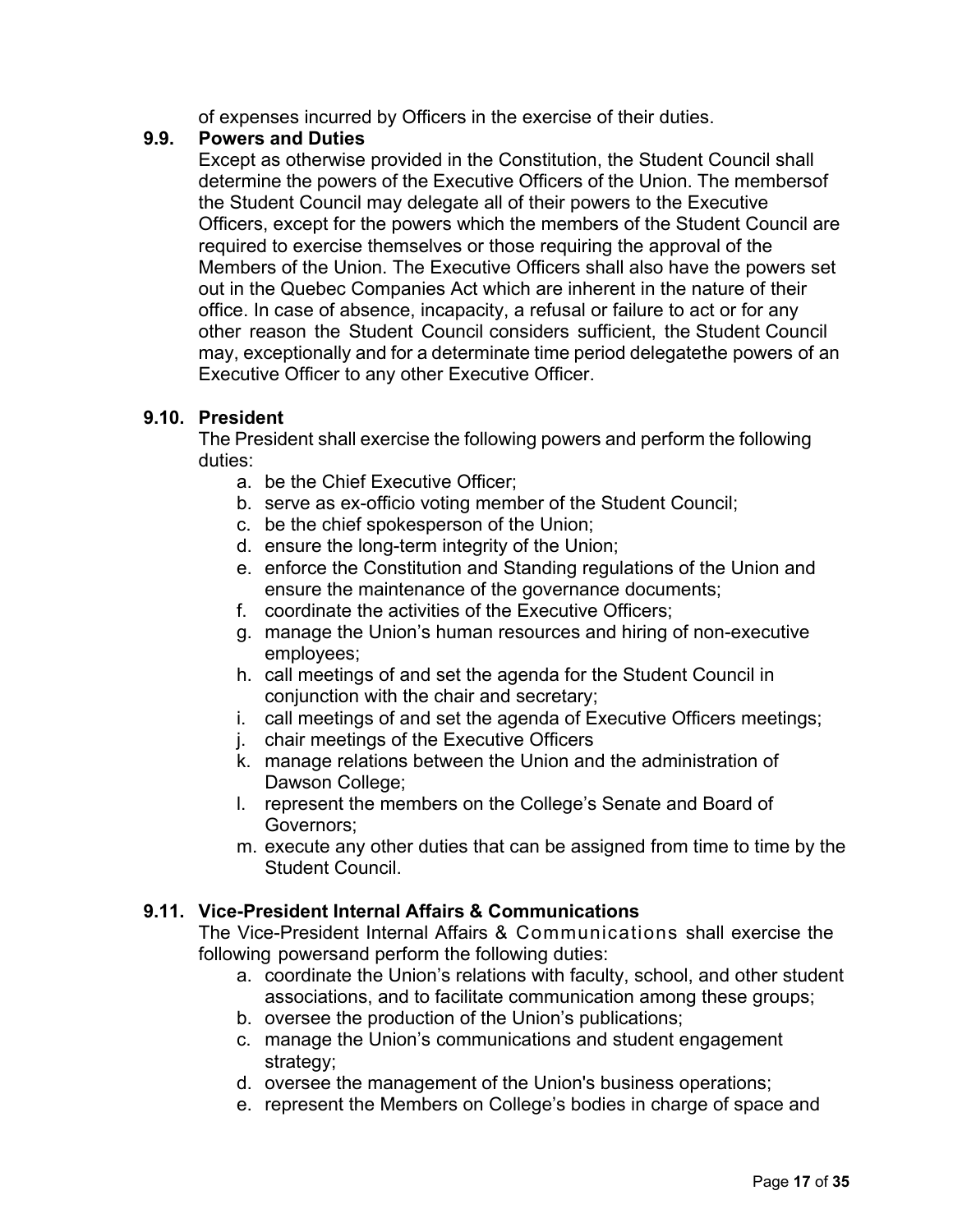operational planning;

- f. develop and manage budget designated for Internal Affairs & Communications;
- g. engage in consultation with the Union's Members.

## **9.12. Vice-President Finance**

The Vice-President Finance shall exercise the following powers and perform the following duties:

- a. serve as Chief Financial Officer of the Union;
- b. serve as ex-officio voting member of the Student Council;
- c. ensure the long-term financial stability of the Union;
- d. have charge and custody of, and be responsible for, all funds, securities, financial books, and vouchers of the Union and deposit all such funds and securities in the name of the Union in such bank, trust company or other depositories as may be designated by the Student Council;
- e. provide the Executive Officers and the Student Council with regular reports on the financial status of the Union;
- f. develop the annual budget of the Union in a manner consistent with the governing documents of the Union and the priorities set out by the Executive Officers and the Student Council;
- g. help other Executive Officers in the development of their departmental budgetary planning;
- h. conduct the relevant bookkeeping in coordination with the accountants and assist the auditor with the audit procedures
- i. ensure that no individual or group disburses the Union's funds without authorization;
- j. manage any Union group insurance plan duly approved by the Members, in a manner consistent with the governing documents of the Union;
- k. authorize all agreements that financially bind the Union and to act as the representative of the Union to associated organizations;
- l. arrange for the transfer of signing authorities on the Union bank account(s) before May 31st (31st).

## **9.13. Vice-President Student Life**

The Vice-President Student Life shall exercise the following powers and perform the following duties:

- a. manage relations between the Union and its clubs and student- run services;
- b. maintain relations between the Union and independent student groups;
- c. coordinate events, programming, and resources to support the Union's student groups;
- d. manage the Union's mental health and support initiatives; and to liaise and collaborate with the College's Student Services;
- e. develop and manage budget designated for Student Life events and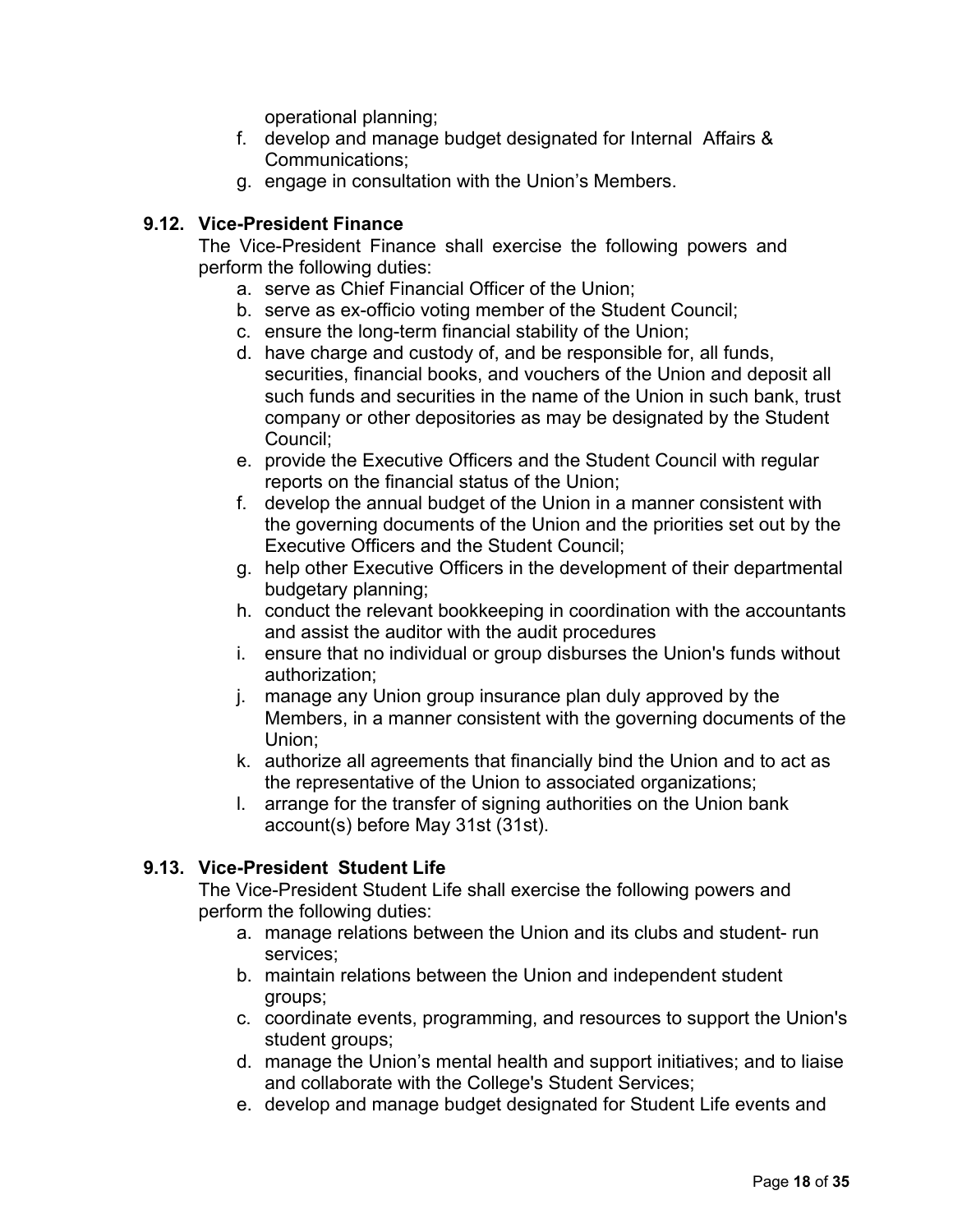activities;

- f. approve, along with the Vice-President Finance, all Student Groups operational budgets;
- g. approve, along with the Vice-President Finance, all Student Groups disbursements of funds.

## **9.14. Vice-President External Affairs**

The Vice-President External Affairs shall exercise the following powersand perform the following duties:

- a. represent the Union and communicate positions and policies taken by the Union to external bodies and agencies;
- b. lobby federal, provincial, and municipal governments to further the objectives, goals and policies of the Union;
- c. mobilize students on Union positions and policies and assist with the coordination of student-run political campaigns;
- d. develop policy regarding initiatives in the Montréal community;
- e. communicate to the Student Council relevant external issues which may significantly affect the Union;
- f. coordinate the Union's Indigenous solidarity efforts; to operationalize the Union's commitment to the francophone community;
- g. attend meetings of relevant local, provincial, national or international student groups;
- h. develop and manage budget designated for External Affairs;
- i. coordinate all external delegations and to make recommendations on the appointment of external representatives.

#### **9.15. Vice-President Sustainability & Equity**

The Vice-President Sustainability & Equity shall exercise thefollowing powers and perform the following duties:

- a. operationalize and maintain the Union's commitment to environmental sustainability and physical accessibility;
- b. liaise with the College's Sustainability Departments and sit on any committees relating to Dawson's environmental initiatives.
- c. coordinate the organizationof events related to sustainability;
- d. develop and manage budget designated for Sustainability & Equity;
- e. operationalize the Union's commitment to equity through policy, programming and services.

#### **9.16. Vice-President Academic Affairs & Advocacy**

The Vice-President Academic Affairs & Advocacy shall exercise the following powers and perform the following duties:

- a. serve as ex-officio voting member of the Student Council;
- b. represent the members of the Union on the College Senate;
- c. coordinate the activities of all Student Representatives;
- d. Chair the meetings of the Student Representatives Caucus;
- e. maintain relations between the Union and all levels of the College; with the exception of the Board of Governors;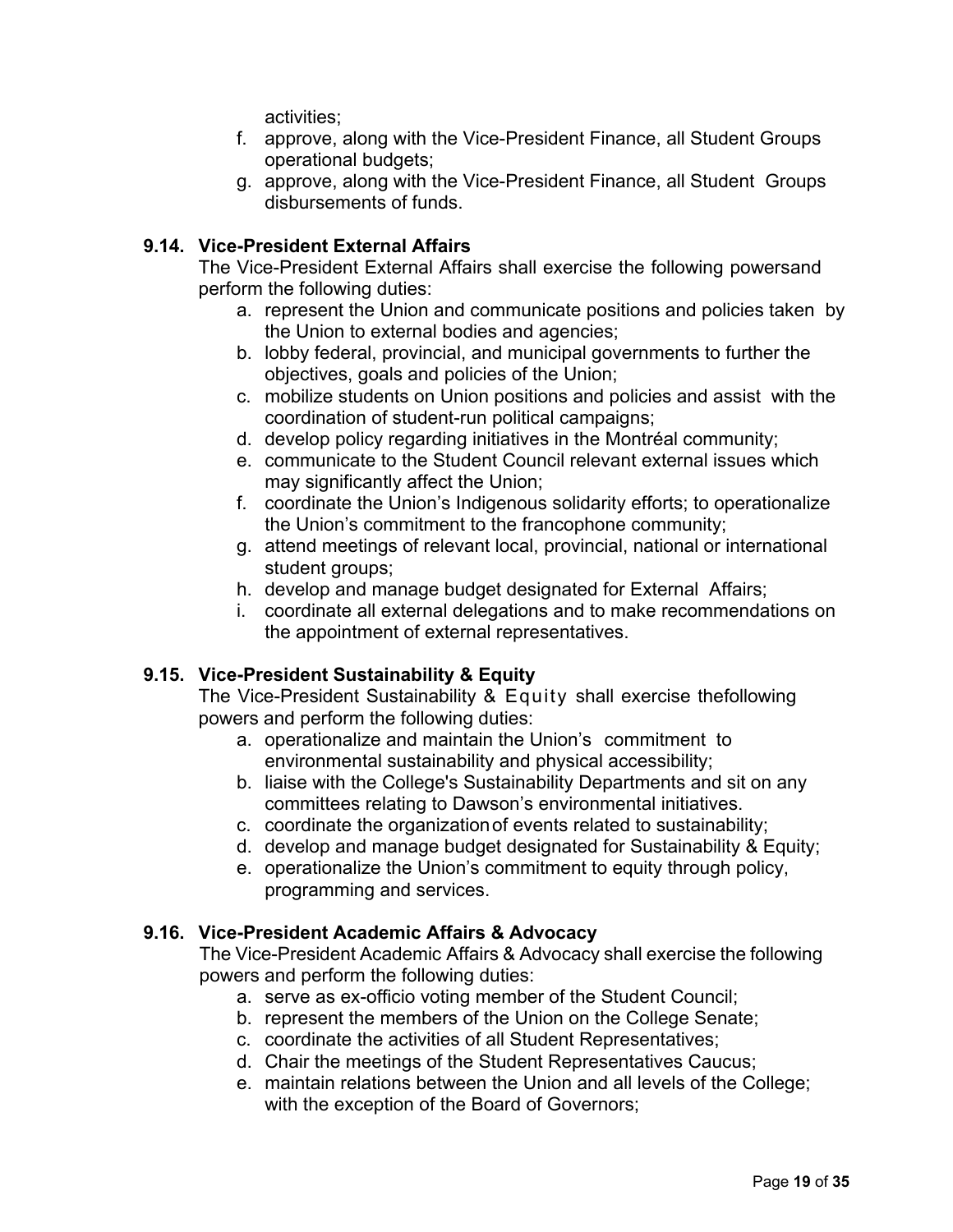- f. attend and make recommendations to the Student Councillors on the appointment of vacant Student Representative positions to the Board of Governor and Senate, their committees and to any other College committees;
- g. oversee the Union's research endeavours;
- h. develop and manage the budget designated for Academic Affairs & Advocacy.

## **9.17. Vice-President Operations & Services**

The Vice-President Academic Affairs & Advocacy shall exercise the following powers and perform the following duties:

- a. serve as ex-officio voting member of the Student Council;
- b. manage the use of the Union's space;
- c. coordinate the improvement efforts in regards to the Union's space;
- d. oversee the management of the Union's business operations;
- e. represent the Members on College's bodies in charge of space and operational planning;
- f. develop and manage the budget designated for Operations & Services;
- g. operationalize and manage all DSU student-run and staff-run services that are not Student Groups.

## **10. ELECTIONS**

## <span id="page-20-0"></span>**10.1. General Elections**

The Union must hold General Elections, in which Members may directly vote for their Executive Officers and Academic Sector Representatives on the Student Council. Such elections must take place in the Winter semester.

## **10.2. Procedure**

The timeline for General Elections and By-Elections is set by the Chief Returning Officer. A notice is to be sent to the membership no later than five (5) days before the open of the nomination period. The timeline mustinclude:

- a. a minimum of two (2) voting days that each have a period of no less than eight (8) hours of voting; and
- b. a minimum of five (5) days for the nomination period; and
- c. a minimum of five (5) days campaigning period between the close of nominations and the start of the polling period; and

#### **10.3. Chief Returning Officer**

The Chief Returning Officer shall exercise the following powers and performthe following duties:

- a. Provide to the Student Council and President an Elections and/or Referenda Report no later than ten (10) days following the announcement of results;
- b. Set timelines of voting events in accordance with Standing Regulations on Elections and Referenda and Electoral Budget;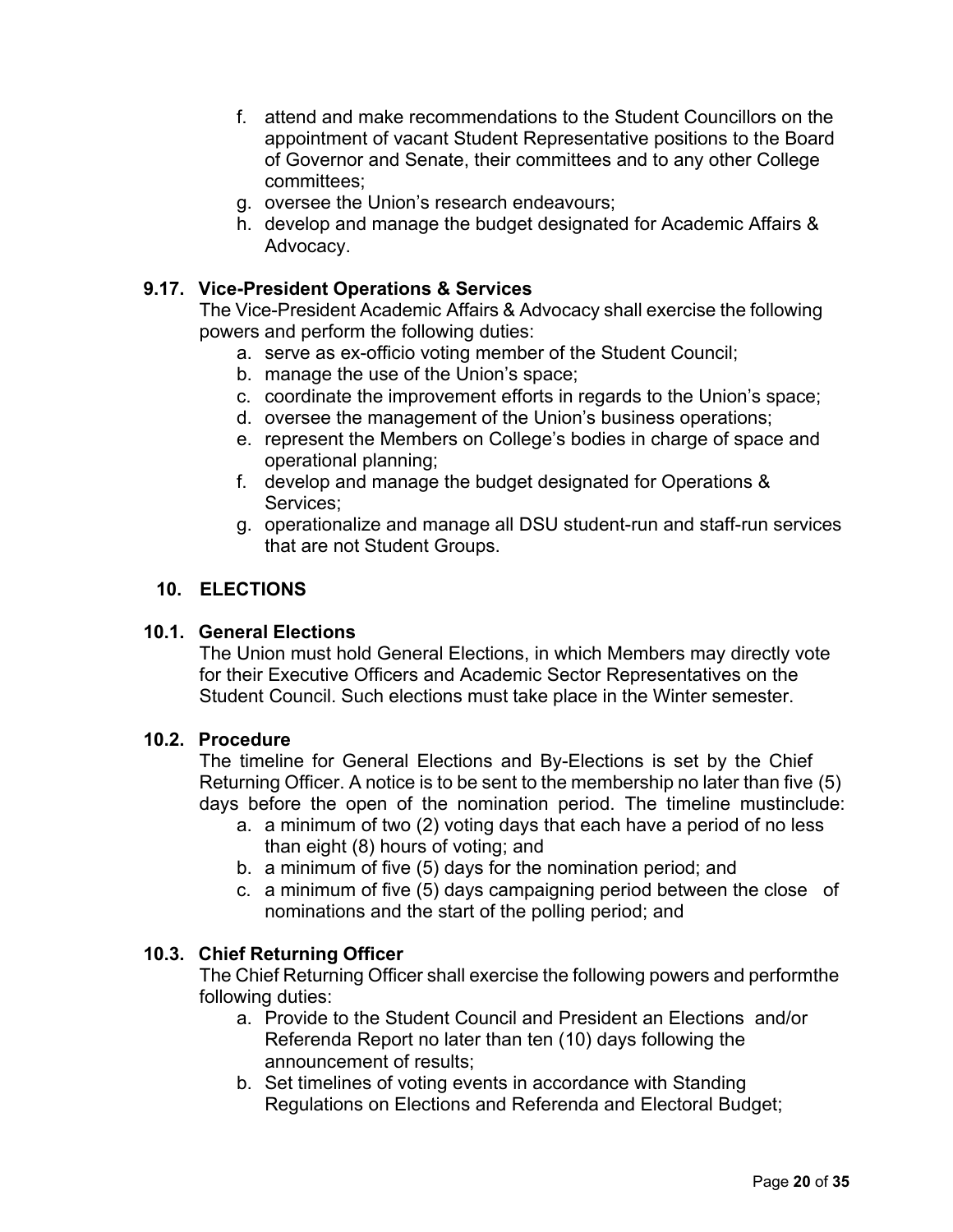- c. Oversee and manage the voting process of Elections and Referenda;
- d. Manage the elections budget;
- e. Coordinate all activities relating to elections;
- f. Appoint and manage elections staff to assist in the organization, promotion and management of voting events;
- g. Has full authority over the Elections and Referenda;
- h. Oversee the nomination process for elections;
- i. Call By-Elections of the Student Council if there are more than 10 (10) voting positions vacant.

#### **10.4. Deputy Returning Officer**

The Deputy Returning Officer will be the deputy to the Chief Returning Officer. The Deputy Returning Officer will assume any task and exercise any powers delegated to them in the course of their mandate. In the event where the Chief Returning Officer can no longer discharge their duties, theDeputy Returning Officer will assume the role of Acting-Chief Returning Officer.

#### **10.5. Appointment and Mandate**

The Chief Returning Officer is appointed by the Student Council by a majority vote for a determinate mandate that may not extend beyond the end of the financial year in which the appointment is made. The mandate ofa Chief Returning Officer must be renewed or a new Chief Returning Officermust be appointed prior to September thirtieth (30th) of each year. The Chief Returning Officer may have their mandate revoked at any time by a twothirds (⅔) majority vote of the Student Council.

The Chief Returning Officer must appoint a new Deputy Returning Officer or renew the mandate of a previous Deputy-Returning Officer within fifteen (15) days of the start of the Chief Returning Officer's mandate for a determinate mandate that does not extend beyond the Chief Returning Officer's own mandate. The Deputy Returning Officer may have their mandate revoked at any timeby the Chief Returning Officer.

While Returning Officers may interact with Executive Officers, the Administrative Director and Employees of the Union for logistical reasons, the offices of Returning Officers are designed to be independent and answer directly only to the Student Council. Any interference with the Electoral process from Executive Officers and Employees is forbidden. Interference means the use of any Union's resources, internal information or someone's position within the Union to interfere in the electoral process.

## **10.6. Qualifications**

The following persons shall not be eligible for the office of Returning Officers:

a. Persons who are not members of the Union or cease to be a member of the Union, unless membership is granted to them according to Article 5.3 of the Constitution;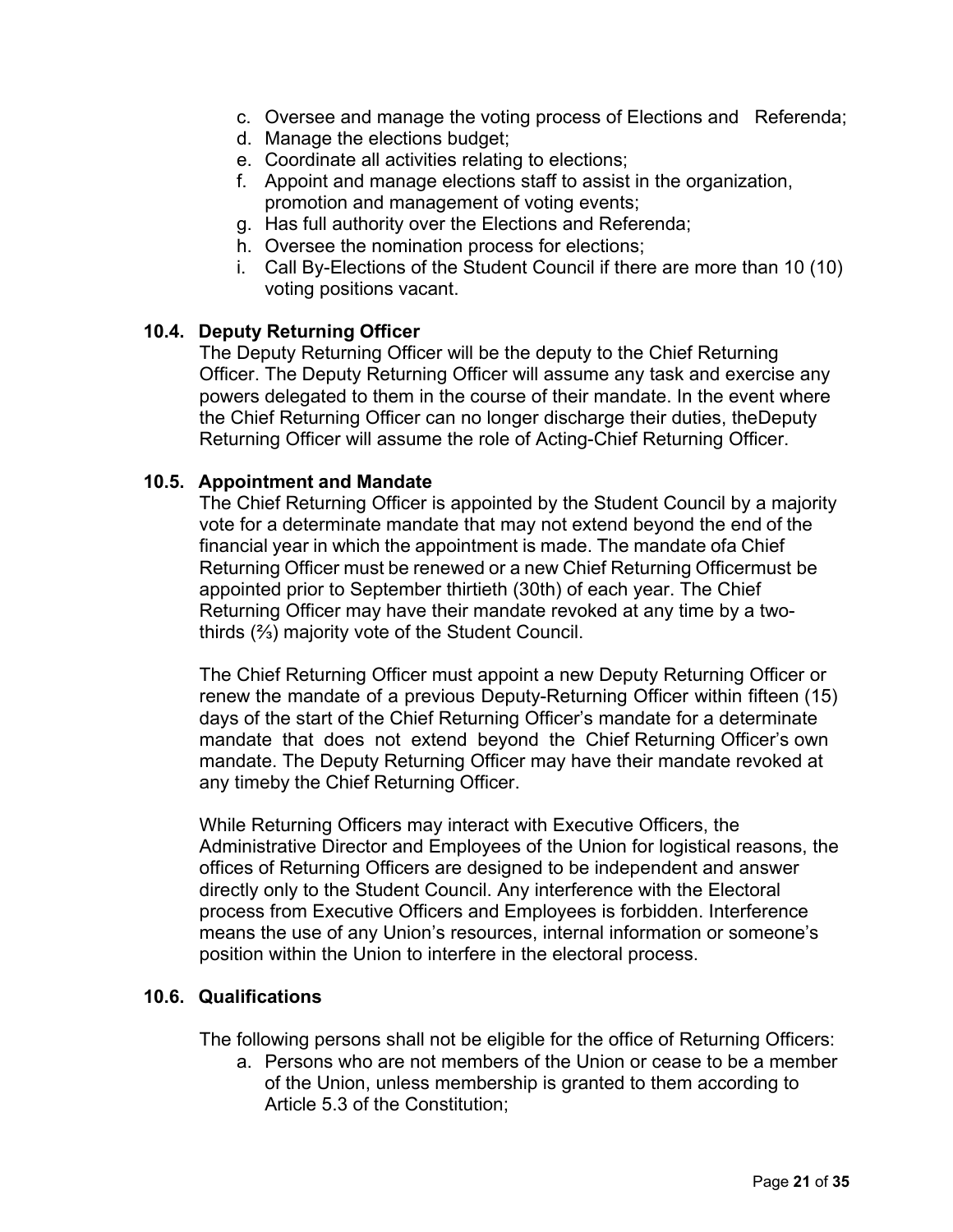- b. Persons who hold an elected position as an Executive Officer, a Councillor, or any position in a student group accredited under the Union's Standing Regulation;
- c. Persons who are already employed by the Union.

#### **10.7. End of Mandate**

The term of a Returning Officer shall end in the event of death, resignation, removal from office or where the Returning Officer ceases to be qualified tobe a Returning Officer in accordance with the Constitution.

#### **10.8. Resignation**

The Chief Returning Officer may resign from office at any time by forwardinga letter of resignation to the Chair of the Student Council, President and Administrative Director by electronic mail, courier or by registered mail. The resignation shall become effective on the date when the letter of resignation is sent to the Union or on such other date as may be specified in the letter.

The Deputy Returning Officer may resign from office at any time by forwarding a letter of resignation to the Chief Returning Officer and Administrative Director by electronicmail, courier or by registered mail. The resignation shall become effective on the date when the letter of resignation is sent to the Union or on such other date as may be specified in the letter.

## **10.9. Exceptional Circumstances**

In the event that The Chief Returning Officer and Deputy Returning Officer are left vacant and that the Student Council is unable to reach quorum, the President will exceptionally have the right to appoint an Acting-Chief Returning Officer that will assume office until the Student Council can convene again and appoint a permanent Chief Returning Officer.

#### **10.10. Vacancy**

In the event that the position of Chief Returning Officer is vacant in the midstof a mandate, the Deputy Returning Officer will assume the role as acting-Chief Returning Officer. The Student Council must appoint a new Chief Returning Officer within fifteen (15) days.

#### **10.11. Remuneration**

The Chief Returning Officer's remuneration shall be fixed by the Student Council. The Student Council may, by way of resolution, authorize the reimbursement of expenses incurred by the Chief Returning Officer in the exercise of their duties.

The Deputy Returning Officer's remuneration shall be fixed by the Chief Returning Officer, in consultation with the Administrative Director, and be drawn from the Elections budget. The Chief Returning Officer may authorize the reimbursement of expenses incurred by the Deputy Returning Officer in the exercise of their duties.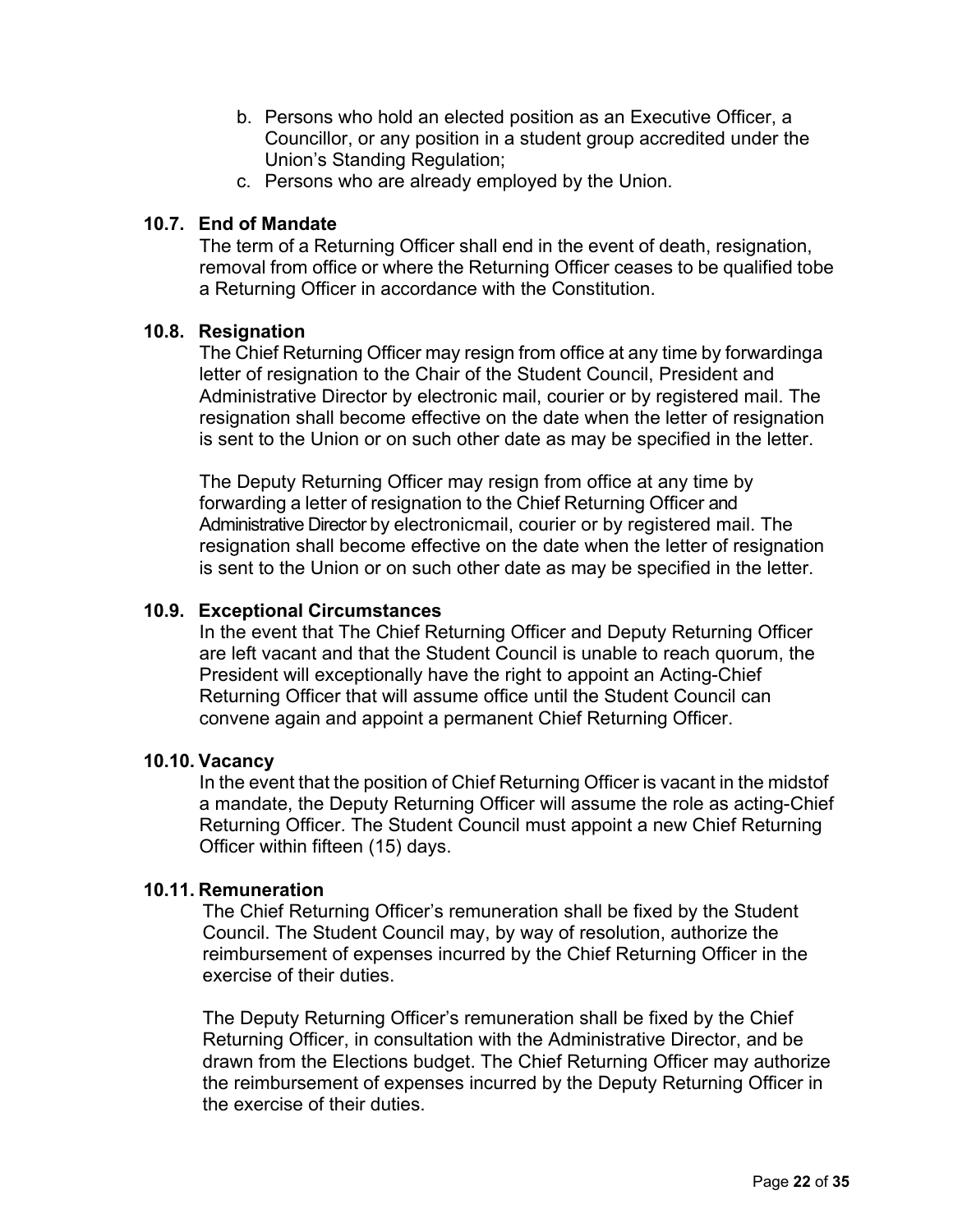## **10.12. By-Elections**

By-Elections can be called by the Student Council to fill vacancies on the Student Council or Executive Officers. In the event where fifty percent (50%) or more of the positions of Executive Officers are left vacant, the Student Council must call a By-Election within five (5) days of the last vacancy. In the event where the Student Council has less than fifty percent(50%) of its voting members, the Chief Returning Officer will have the authority to call By-Elections and must do so within five (5) days of the last vacancy.

#### **10.13. Voting**

All Members shall be eligible to vote in an election for their Officers and forthe Academic Sector Representatives of their sector of study. Unless otherwise provided for in the Act, this Constitution, or the Standing Regulations, all elected offices shall be decided by a ranked preferential ballot.

#### **10.14. Quorum**

The quorum for all elections shall be two percent (2%) of the eligiblevoters.

#### **10.15. Disputes, Recounts and Appeals**

Any elector who wishes to dispute the results of an election and/or requesta recount must notify the Chief Returning Officer within 3 days of the announcement of the results. The Chief Returning Officer will render a motivated written decision on the dispute or on whether a recount iswarranted within two (2) days of the request.

Any decision of the Chief Returning Officer can be appealed to the Accountability Officer no later than two (2) days after it has been rendered. The Accountability Officer shall form an Appeals Committee composed of three (3) members in accordance with the Union's Standing Regulations. This committee shall be chaired by the Accountability Officer who shall notvote. The Accountability Officer shall ensure that the committee follows the rules of natural justice. The Accountability Officer shall issue a decision onbehalf of the committee within five (5) days of the receipt of the appeal.

#### **11. REFERENDA**

#### <span id="page-23-0"></span>**11.1. General**

The Union may hold referenda, on which Members may directly vote on resolutions, in accordance with its Standing Regulations. The voting process will be overseen and managed by the Chief Returning Officer.

## **11.2. Initiation**

Referenda may be initiated by the Student Council by a two-thirds (⅔) majority vote or Members by a petition in writing signed by no fewer thanone hundred and fifty (150) Members of the Union from at least four (4) different Academic Sectors with no more than fifty percent (50%) being fromany one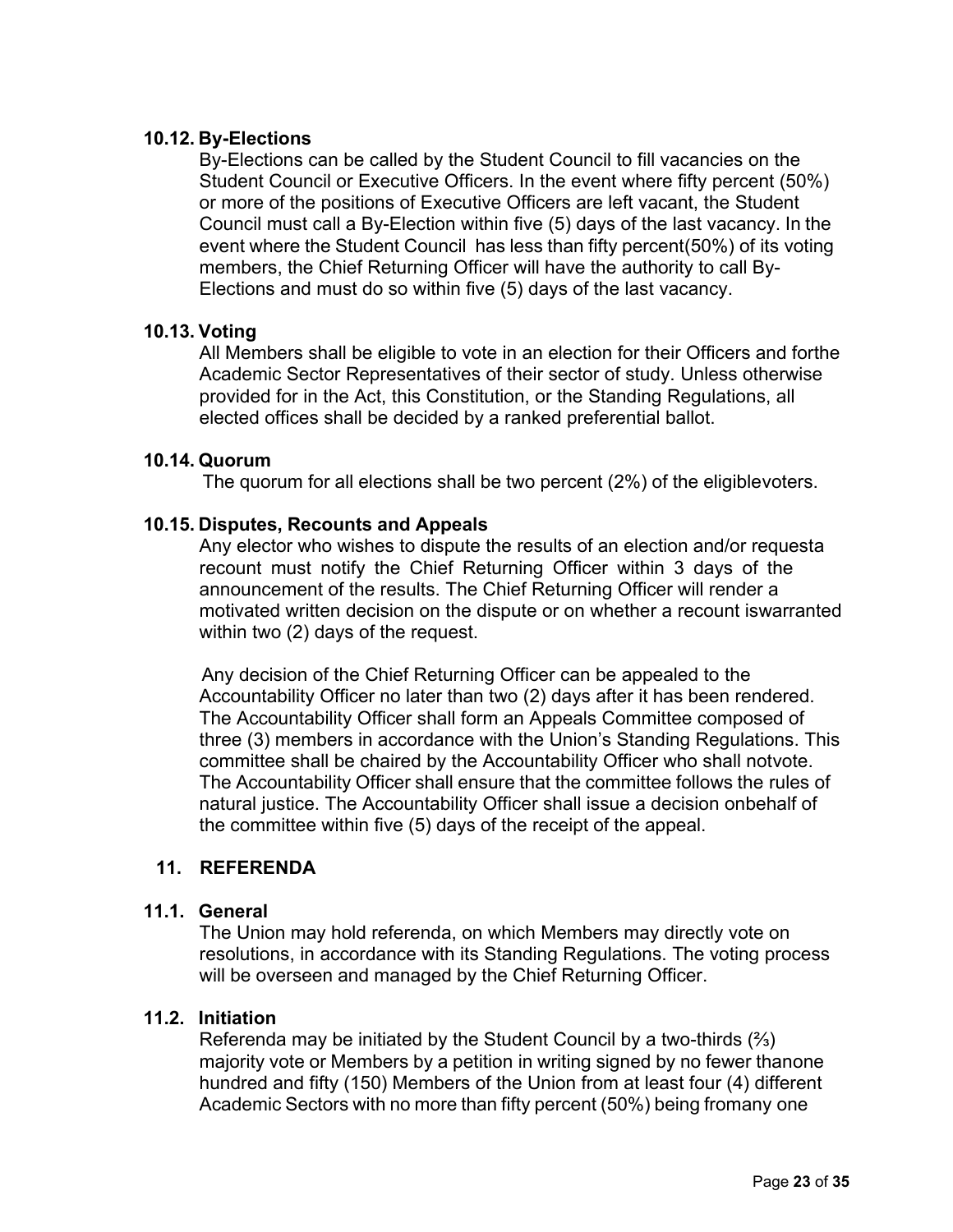Academic Sector.

## **11.3. Timeline**

The timeline is set by the Chief Returning officer no later than (5) days afterthe initiation of a referenda. Notice of the question and voting timeline must be sent to the membership no less than fifteen (15) days before the start of voting. Votingmust occur over a minimum of two (2) voting days that each have a period of no less than eight (8) hours of voting

#### **11.4. Voting**

All Members shall be eligible to vote in a referendum. Unless otherwise provided for by law, this Constitution, or the Standing Regulations, all referendum questions submitted to the Members shall be decided by a simple majority vote.

#### **11.5. Quorum**

The quorum for all referenda shall be two percent (2%) of the Members.

## **12. ACCOUNTABILITY OFFICER**

#### <span id="page-24-0"></span>**12.1. General**

The Accountability Officer is an independent permanent officer who reports directly to the Student Council. The Officer will be responsible for the interpretation and enforcement of the Constitution, Standing Regulations, Policies and Positions of the Union. Every Member has the right to petitionthe Accountability Officer to be heard on matters pertaining to their jurisdiction. The Accountability Officer may also receive confidential complaints of Members and as such, shall act as a whistleblower resource. Only complaints filed by Members shall be considered, and as such, no anonymous complaints shall be regarded.

#### **12.2. Powers and Duties**

The Accountability Officer shall act as arbitrator in internal disputes. The Accountability Officer shall have all powers to render binding decisions in the case of disputes between the Student Council, Officers, Student Groups, Members and/or and any other internal party of the Union. The Accountability Officers shall not have powers over matters of HumanResources but may be empowered to make non-binding recommendations.Decisions rendered by the Accountability Officer and cannot be further appealed or overturned.

The Accountability Officer shall submit to the Student Council each year a report of all decisions rendered along with non-binding recommendations if applicable. The report must be presented to the Student Council no later than the last day of April of each year.

The Accountability Officer shall have full power to investigate in the event where notice of wrongful and/or unlawful activity has been received. The Accountability shall be granted unrestricted access to files and documents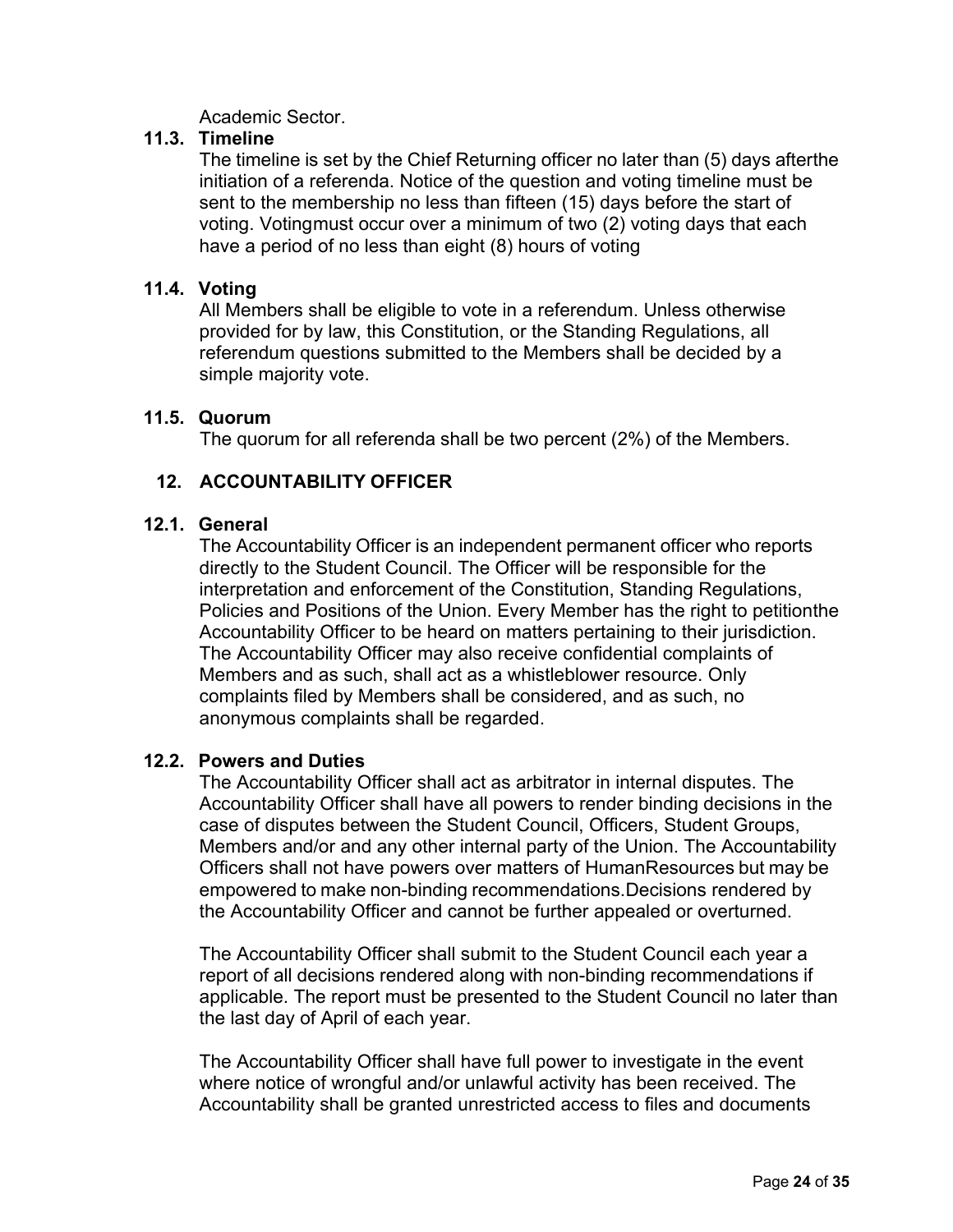necessary for the investigation.

The Accountability Officer may choose, at their discretion and in accordance with their better judgement, to refuse to hear a dispute or appeal if deemed frivolous, unsubstantiated and/or unwarranted.

#### **12.3. Qualifications**

The Accountability Officer must be a professional of the legal field such asa lawyer or notary and/or arbitrator.

#### **12.4. Appointment and Mandate**

The Accountability Officer shall be appointed by the Student Council by majority vote under recommendation of the President. The Accountability Officer shall serve a mandate of five (5) years.

#### **12.5. End of Term of Office**

The term of office of an Accountability Officer shall end in the event of death, resignation, removal from office or where the Officer ceases to be qualifiedto be an Officer in accordance with the Constitution.

#### **12.6. Removal from Office**

The Accountability Officer may be removed from office by way of a resolution adopted by three-quarters  $(3/4)$  majority vote of the Student Council.

#### **12.7. Resignation**

The Accountability Officer may resign from office at any time by forwardinga letter of resignation to the President, Administrative Director and to the Chair of the Student Council of the Union. This can be in the way of electronic mail, courier or by registered mail. The resignation shall become effective on the date when the letter of resignation is sent to the Union or on such other date as may be specified in the letter.

### **12.8. Vacancy**

In the event that the position of Accountability Officer is vacant, the Student Council will appoint a new Accountability Officer within (2) months.

#### **12.9. Remuneration**

The Accountability Officer shall be remunerated for their work and it shall be fixed by the Student Council. The Student Council may, by way of resolution, authorize the reimbursement of expenses incurred by the Accountability Officer in the exercise of their duties.

#### **13. STUDENT REPRESENTATIVES**

#### <span id="page-25-0"></span>**13.1. General**

Student Representatives are Members who are appointed to represent the College's and the Union's interest on "College Bodies".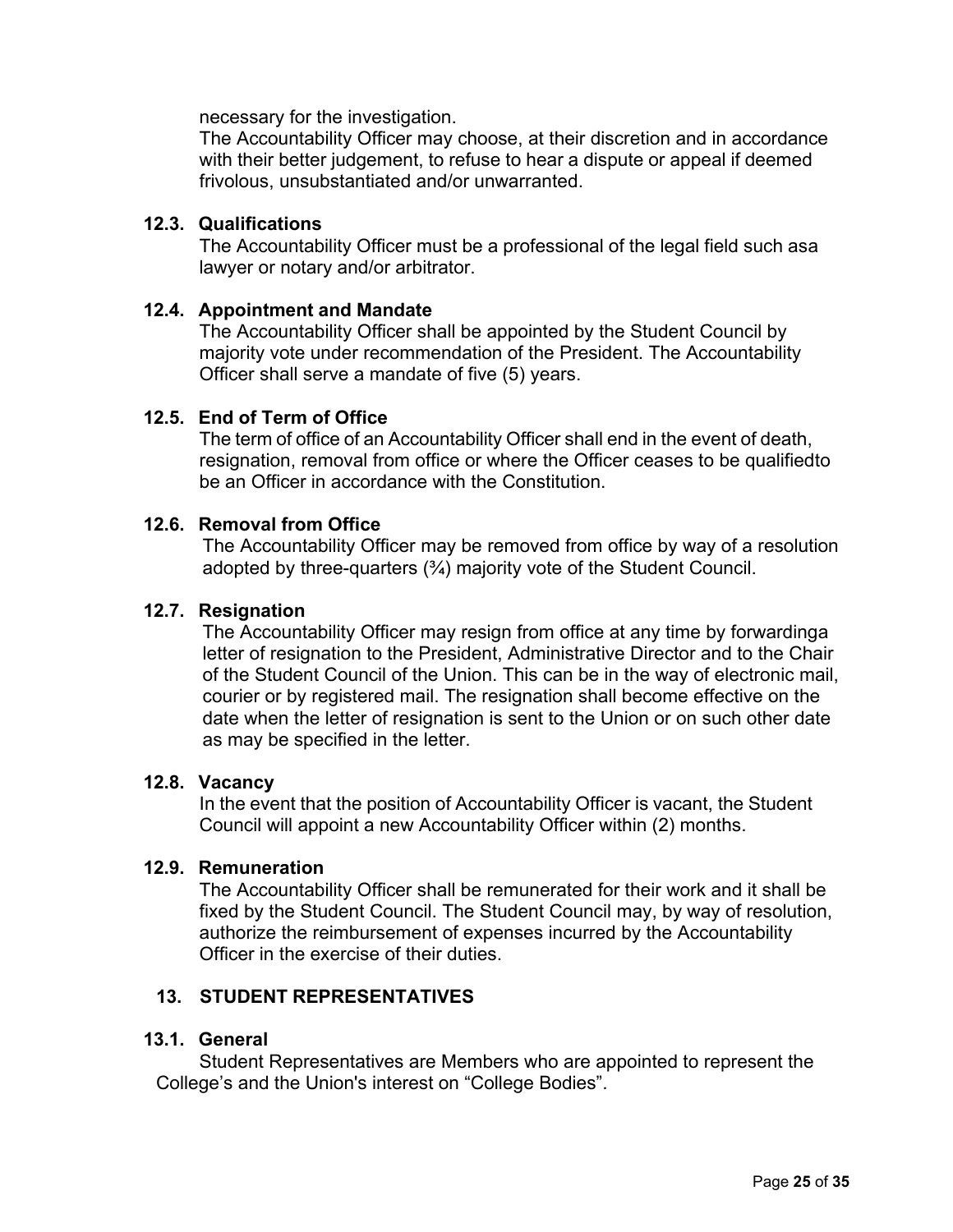## **13.2. Duties and Responsibilities**

Student Representatives must always act in a way that is in the best interestof the membership and the Union subject to certain exceptions relating to fiduciary responsibility. All Student Representatives are part of the Student Representatives Caucus chaired by the Vice-President Academic Affairs & Advocacy. The Student Representatives Caucus and/or Student Council may at times instruct one (1) or more Student Representatives to act in a certain way in the exercise of their duties. Failure to do so would be in violation with this Constitution and may be cause for removal from office of this representative.

#### **13.3. Calling of the Regular Meetings**

There shall be no fewer than eight (8) regular meetings of the Student Representative Caucus per financial year. The meeting schedule shall be set by the Student Caucus Chair at the first meeting of each new financial year.

#### **13.4. Qualifications**

A Student Representative must be a Member of the Union at the time of the appointment. Furthermore, they must meet all the criteria for the office in which they seek to become a representative.

## **13.5. Appointment and Mandate**

Student Representatives are appointed by the Student Council under recommendation of the Vice-President Academic Affairs & Advocacy and in accordance with its Standing Regulations for a mandate not exceeding one (1) year.

#### **13.6. End of Term of Office**

The term of office of a Student Representative shall end in the event of death, resignation, removal from office or where the representative ceasesto be qualified to be a representative in accordance with the Constitution, Standing Regulations and Policies of the Union.

#### **13.7. Removal**

Any Student Representative who misses three (3) meetings of the Caucus and/or of the College Body on which they sit without justifiable cause shall be deemed to have resigned as a Student Representative. A Student Representative who has a justifiable cause may ask the Vice-President Academic Affairs & Advocacy to excuse them for their absence.

Any Student Representative may be removed from office by a majority vote of the Student Council. The Student Representative against whom a request for removal from office is directed shall be notified of the place, the date, and the time of the meeting of the Caucus and/or Student Council. Such a Student Representative shall have the right to attend and to address the meeting or, in a written statement and read by the Chair, to put forth the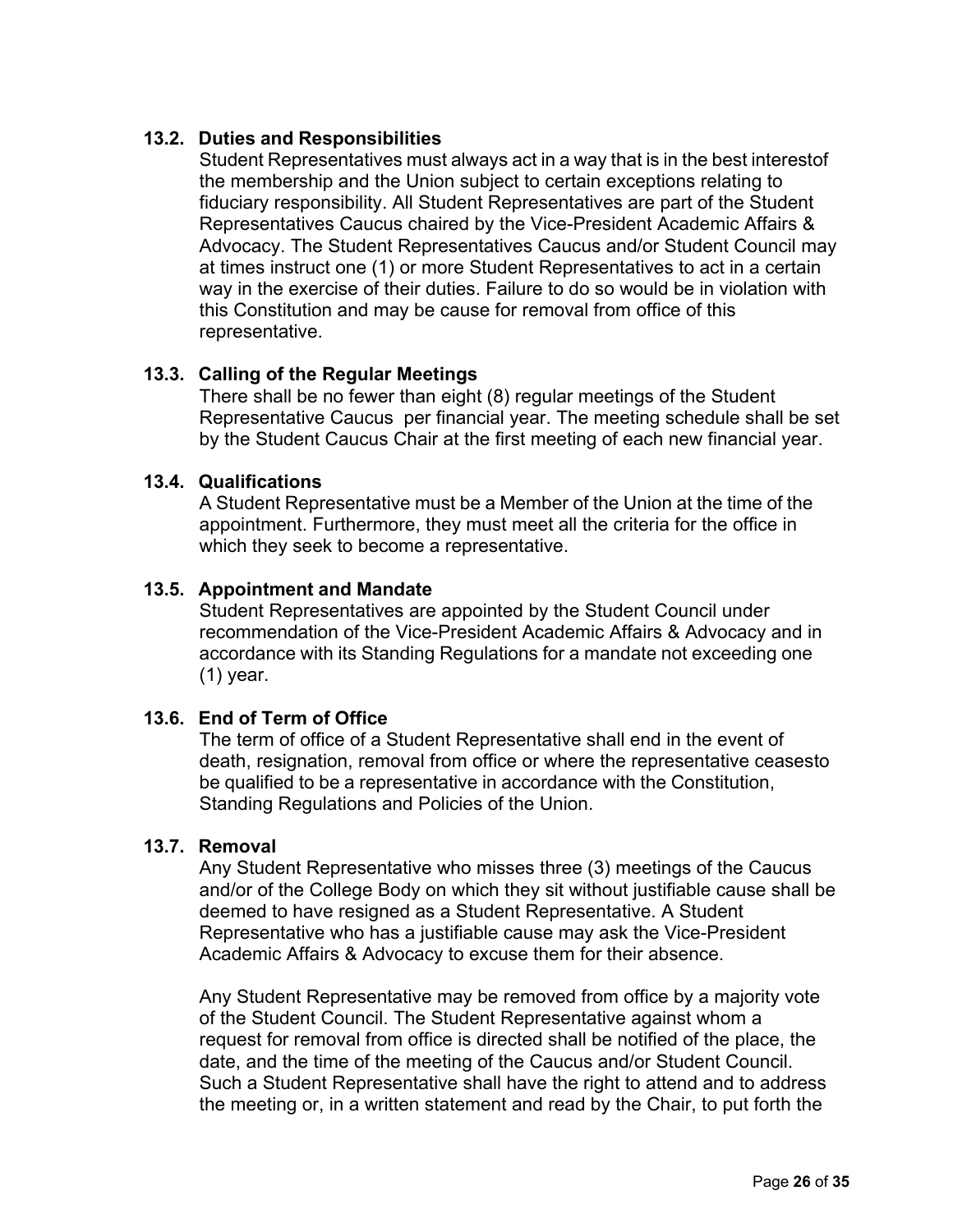reasons why such Officer opposes the proposed removal from office.

#### **13.8. Resignation**

A Student Representative may resign from office at any time by forwarding a letter of resignation to the Vice-President Academic Affairs & Advocacy. This can be by way of electronic mail, courier or by registered mail. The resignation shall become effective on the date when the letter of resignation is sent to the Union or on such other date as may be specified in the letter.

#### **13.9. Vacancy**

In the event of a vacancy of a Student Representative position, it must be filled no later than one (1) month after the initial start of the vacancy.

## **14. PROTECTIONS OF COUNCILLORS, OFFICERS AND OTHER**

#### <span id="page-27-0"></span>**14.1. Standard of Care (Quebec Civil Code Art. 322)**

Every Councillor, Student Representative, Officer, and member of any committee of the Student Council of the Union (for the purposes of Article13, the "Representative") in exercising their powers and discharging their duties shall act honestly and in good faith with a view to the best interests of the Union and shall exercise the care, diligence, and skill that a reasonably prudent person would exercise in comparable circumstances. Every Representative shall comply with the Act, the regulations, the Constitution, the Standing Regulations, and any Policies.

#### **14.2. Conflict of Interest (Quebec Civil Code Art. 324)**

A Student Council member shall avoid placing themselves in a position of conflict of interest between their personal interest and that of the Union and they shall declare any conflict or potential conflict of interest to the Student Council. The concerned Student Council member(s) shall abstain from voting on and participating in, the deliberations on matters pertaining to such conflict of interest.

#### **14.3. Indemnity of Councillors, Student Representatives, and Officers**

Subject to the Quebec Companies Act, the Union may indemnify a presentor former Councillor, Student Representative or Officer of the Union, or another individual who acts or acted at the Union's request as a Councillor, Student Representative or Officer or in a similar capacity of another entity, against all costs, charges, and expenses, including an amount paid to settlean action or satisfy a judgment, reasonably incurred by the individual in respect of any civil, criminal, administrative, investigative or other proceeding in which the individual is involved because of that association with the Union or other entity if:

a. the individual acted honestly and in good faith with a view to the best interests of the Union or, as the case may be, to the best interests of the other entity for which the individual acted as Councillor or Officer or in a similar capacity at the Union's request; and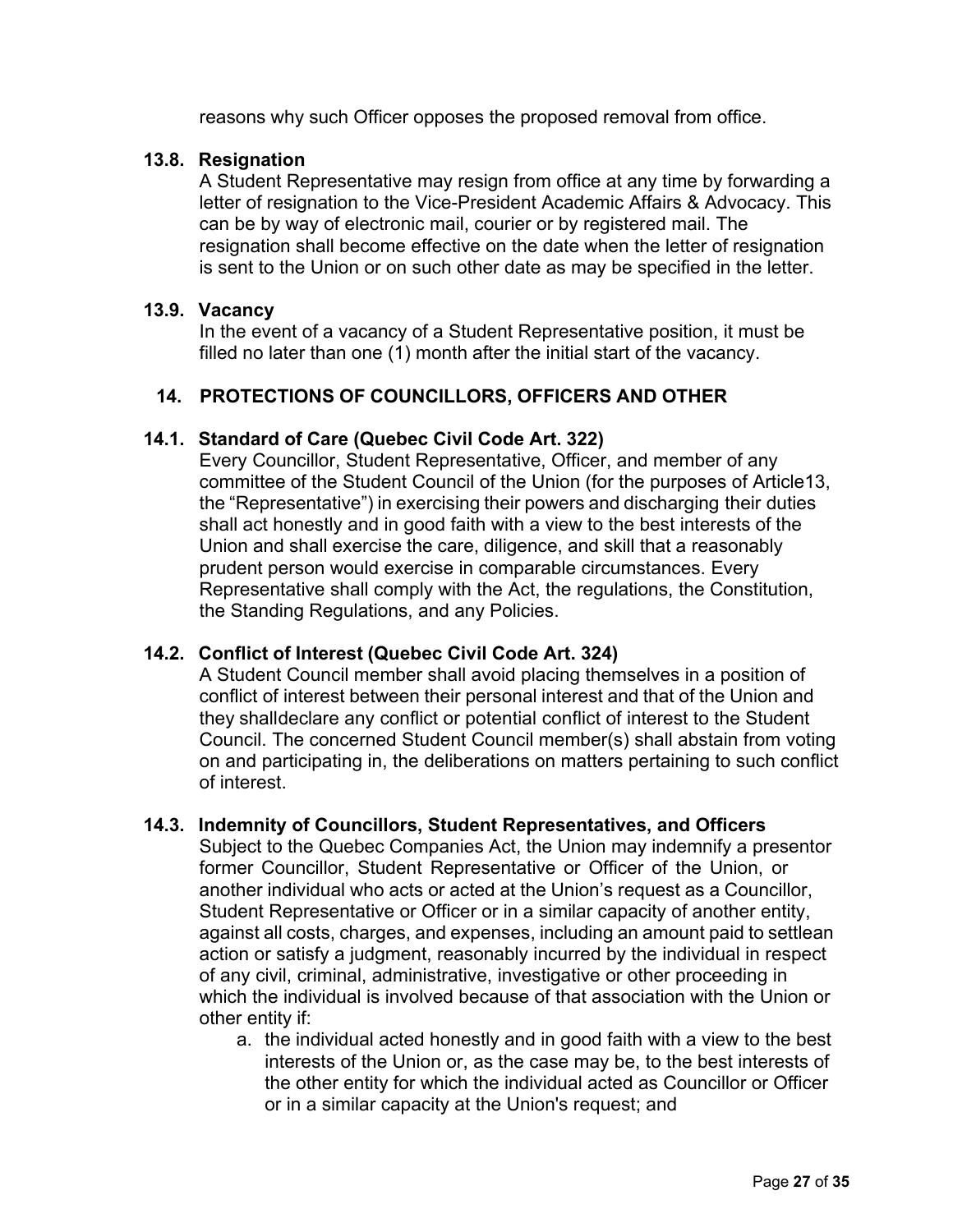b. in the case of a criminal or administrative action or proceeding that is enforced by a monetary penalty, the individual had reasonable grounds for believing that the individual's conduct was lawful. The Union may indemnify such person in all such other matters, actions, proceedings, and circumstances as may be permitted by the Act or the law. Nothing in the Constitution shall limit the right of any person entitled to indemnity to claim indemnity apart from the provisions of the Constitution.

#### **14.4. Insurance**

Subject to the Act, the Union must purchase and maintain insurance for the benefit of any individual entitled to be indemnified by the Union pursuant to Section 13.3 hereof against any liability incurred by the individual:

- a. in the individual's capacity as a Councillor or an Officer of the Union; OR
- b. in the individual's capacity as a Councillor, Student Representative or Officer, or in a similar capacity, of another entity, if the individual acts or acted in that capacity at the Union's request.

#### **14.5. Training**

All newly appointed Chief Returning Officers and Deputy Returning Officers must receive mandatory training about their legal responsibilities paid by the Union and administered by a legal professional within the first two (2) months of their appointment.

All Councillors and Officers, with exception of the Accountability Officer and notwithstanding the previous paragraph, shall receive mandatory training on their legal rights and responsibilities paid by the Union and administered by a legal professional within the first  $(1<sup>st</sup>)$  month of the start of their respective mandate.

#### **15. CONTRACTS, BANKING AND BORROWING**

#### <span id="page-28-0"></span>**15.1. Contracts**

In the absence of a decision to the contrary by the Student Council, deeds, transfers, assignments, contracts, obligations, and other instruments in writing requiring execution by the Union shall be signed by the relevant Officer specified in the Standing Regulations and the President, the Vice-President Finance, the Administrative Director or such other person or persons as may be determined by the Student Council. The Student Council may also authorize, in general or specific terms, any person to sign any document in the name of the Union.

#### **15.2. Banking and Borrowing (Quebec Companies Act, Article 77)**

The banking business of the Union including, without limitation, the borrowing of money and the giving of security, therefore, shall be transacted with such banks, trust companies or other bodies corporate or organizationsand under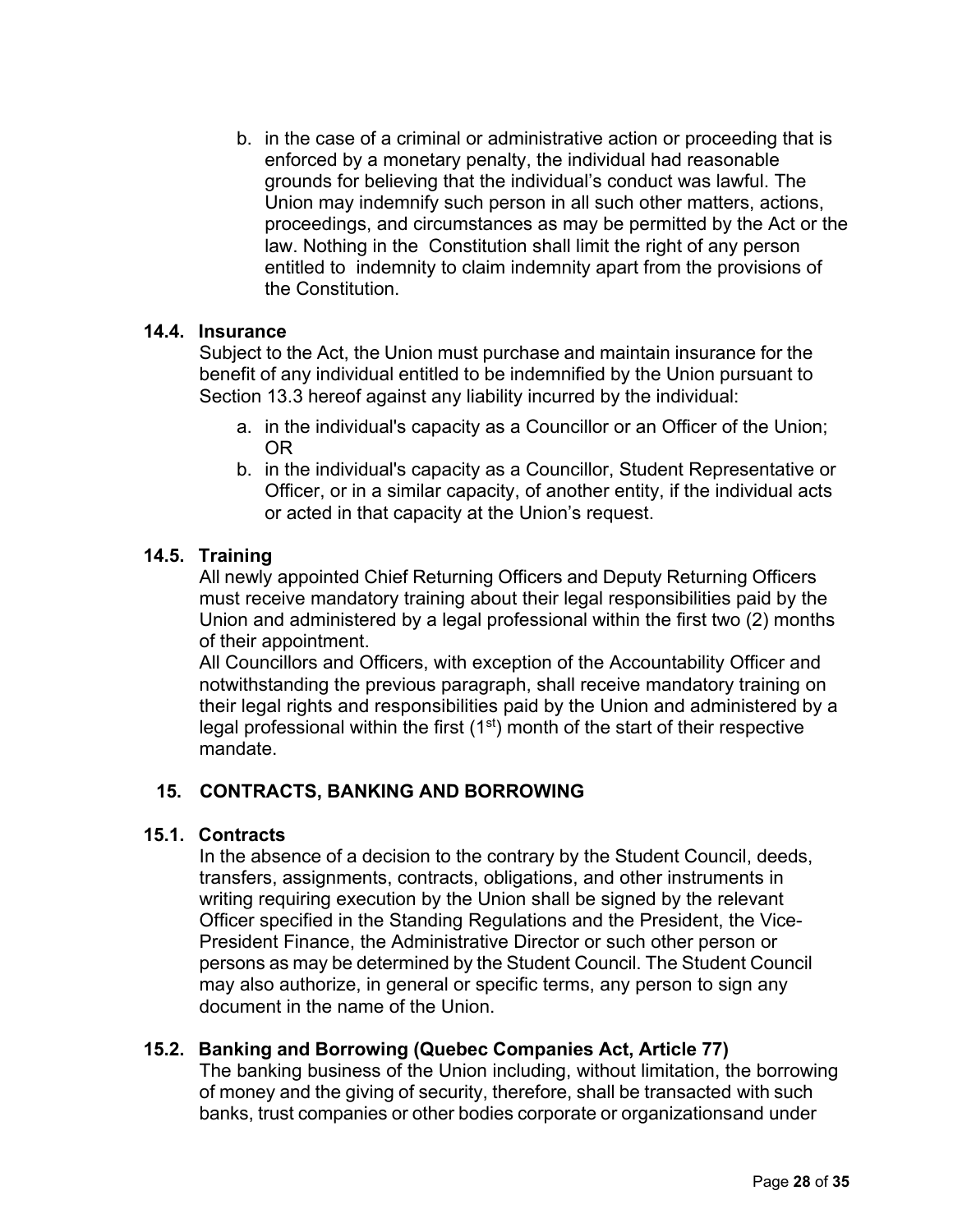such agreements, instructions and delegations of powers as the Student Council members determine from time to time. Without limiting the borrowing powersof the Union, the Student Council may from time to time:

(a) borrow money upon the credit of the Union;

(b) issue, re-issue, sell or pledge bonds, debentures, notes, or other evidence of indebtedness or guarantee of the Union, whether secured or unsecured; and

(c) mortgage, hypothecate, pledge, or otherwise create an interest in or charge upon all or any property (including the undertaking and rights) of theUnion, owned or subsequently acquired, by way of mortgage, hypothec, pledge or otherwise, to secure payment of any such evidence of indebtedness or guarantee of the Union. Nothing in this section limits or restricts the borrowing of money by the Union on bills of exchange or promissory notes made, drawn, accepted, or endorsed by or on behalf of the Union.

#### **16. FINANCES**

## <span id="page-29-0"></span>**16.1. Financial Year**

The Financial Year of the Union shall be from the first  $(1<sup>st</sup>)$  of June to the thirty-first  $(31<sup>st</sup>)$  of May of the following year.

#### **16.2. Financial Statements**

The financial statements of the Union shall be published annually on the Union's website, no later than the fifteenth  $(15<sup>th</sup>)$  of November of each year, and shall be made available at the head office of the Union. The Union shallnot operate at a deficit.

#### **16.3. Auditor**

The Auditor shall be appointed by the Members according to the Quebec Companies Act, each year, at the General Assembly and shall be achartered professional accountant (CPA). The remuneration of the Auditorshall be fixed by the Student Council. No Councillor, Officer or employee ofthe Union, or associate of a Councillor, Officer or employee may beappointed Auditor. If the Auditor ceases for any reason whatsoever to holdoffice before the end of its term, the Student Council may fill the vacancy by appointing a replacement to serve the unexpired term.

#### **16.4. Mandate of the Auditor**

The Auditor shall complete the audit of the accounts and financial conditionof the Union. It shall submit a report to the Members at each annual meetingand confirm that the financial condition is presented in accordance with Generally Accepted Accounting Principles (GAAP). The report shall be an Audit or a Review Engagement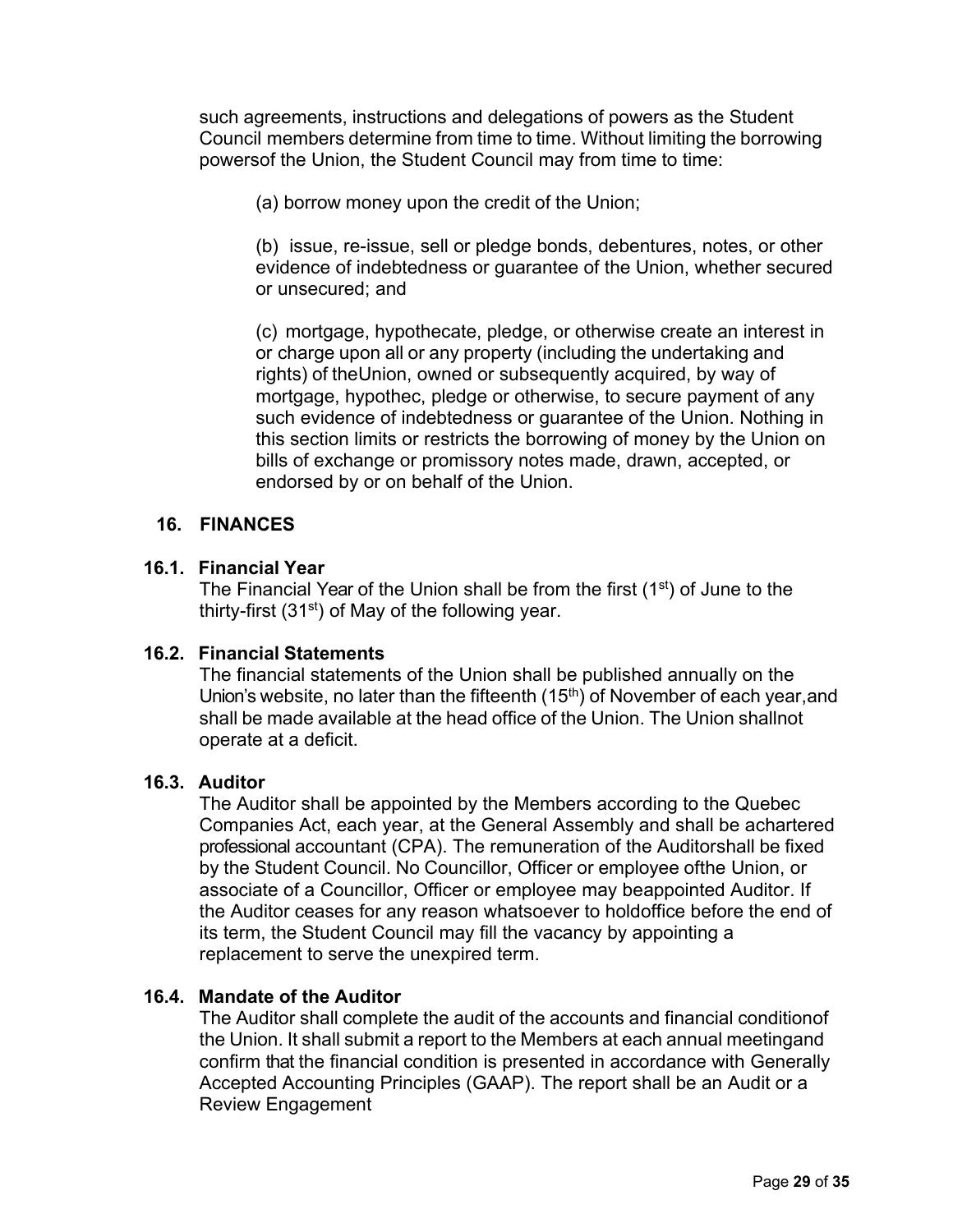## **16.5. Large Expenses**

All expenses or contracts of an initial value equal to or greater than ten thousand dollars (\$10,000.00 CAD) before applicable sales taxes will require prior approval by the Student Council before being incurred or signed and executed by the two (2) relevant Officers.

## **17. BOOKS & RECORDS**

#### <span id="page-30-0"></span>**17.1. Books and Records (Quebec Companies Act, Article 104)**

The Union shall adopt one (1) or more books in which the following documents are to be kept:

- a. A copy of the Letters Patent of the Union;
- b. The Constitution, Standing Regulations, Policies, Positions and any amendments thereto;
- c. The minutes of all proceedings of each General Assembly, meetings of the Student Council and meetings of other committees established by the Student Council and of the adopted resolutions in writing;
- d. A register of the entire membership and any other information associated to the membership;
- e. A register of the persons who are or have been Officers, members of the Student Council , indicating the name and address of each one of them as well as the date of the commencement and, as the case may be, of the end of their term of office;
- f. A record of all other relevant documents presented at a meeting of the Student Council or General Assembly.

#### **17.2. Safekeeping**

The book(s) shall be kept by the Administrative Director at the head office of the Union and/or on an online private secure cloud storage. In the eventof such digital storage of files, such files must have backups every one (1) year and kept at the head office. Additionally, the Student Council may determine at its discretion any alternative location where files may be stored.

#### **17.3. Access to Information**

The following documents shall be made publicly available to members on the Union's website and/or platform accessible to the membership:

- a. Constitution, Standing Regulations, Policies and Positions
- b. Agreements of public interest entered into with Dawson College
- c. Agenda and Minutes of the meetings of the Student Council and its **Committees**
- d. Agenda and Minutes of the General Assemblies
- e. All Official Reports developed by the Union
- f. Financial Statements and Auditor's Report
- g. Annual budgets and their revisions
- h. All other documents deemed of public importance by the Student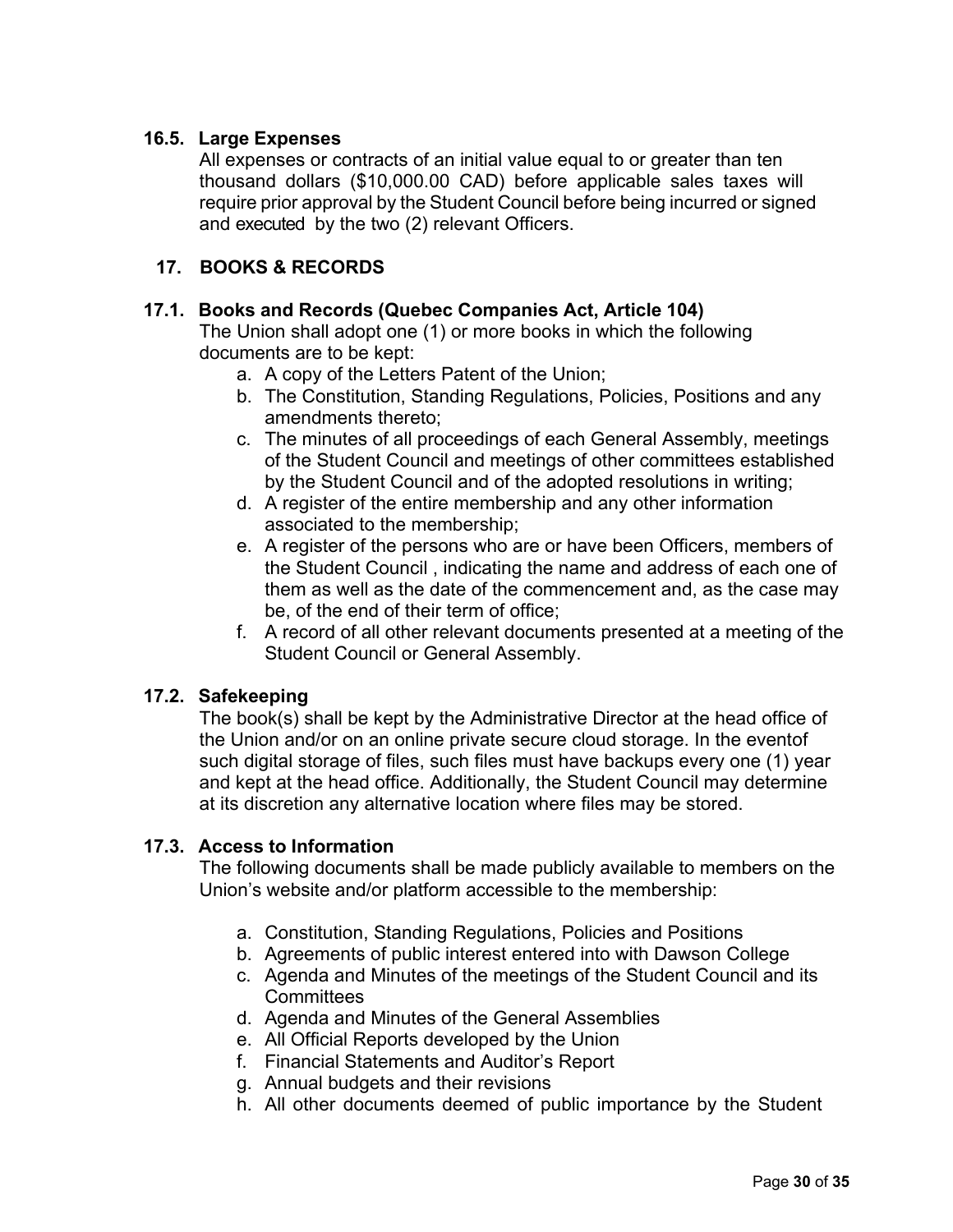#### Council

#### **18. STANDING REGULATIONS AND POSITIONS**

#### <span id="page-31-0"></span>**18.1. General**

Standing Regulations serve to complement the Constitution which serves as a basic framework for the functioning and power distribution of the Union. Furthermore, they serve the purpose of enacting certain guidelines and procedures for operations within the Union. Positions are stances and binding commitments taken by the Union and are superseded by both Standing Regulations and Policies.

#### **18.2. Adoption, Amendment, Repealing of Standing Regulations**

Unless otherwise provided for by law, the creation, amendment and repealing of policies is to be adopted by the Student Council by a simple majority vote.

All Standing Regulations adopted by the Union must automatically berevised within six (6) months of the passing of any substantial modification to this Constitution.

#### **18.3. Adoption**, Amendment and Repealing of Positions

Positions may be adopted, amended or repealed at a General Assembly by majority vote. In order for positions to be presented at a General Assembly, they must be first approved by the Student Council by a simple majority vote. Amendments or repealing of positions must also be first approved by the Student Council by a simple majority vote and then presented to the General Assembly for adoption by majority vote.

All positions of the Union are valid for a period of no more than the end of the fiscal year three (3) years after they were adopted. After such expiry, policies may be renewed at a General Assembly or will otherwise cease to have effect.

#### **19. EXTERNAL AFFILIATIONS**

#### <span id="page-31-1"></span>**19.1. General**

The Union may become a member of municipal, provincial or federal federations, associations, coalitions, or other organizations of the same sorts.

#### **19.2. Financial Costs**

Any permanent membership to which there is a recurring financial commitment will require a three-quarters  $( \frac{3}{4} )$  majority vote of the Student Council and a ratification in a referendum before taking effect.

#### **19.3. Conditions to Affiliation**

In the event where the Union becomes a member of a provincial or national student organization that requires the Union or its members to pay a membership fee to that organization only after the Union and the organization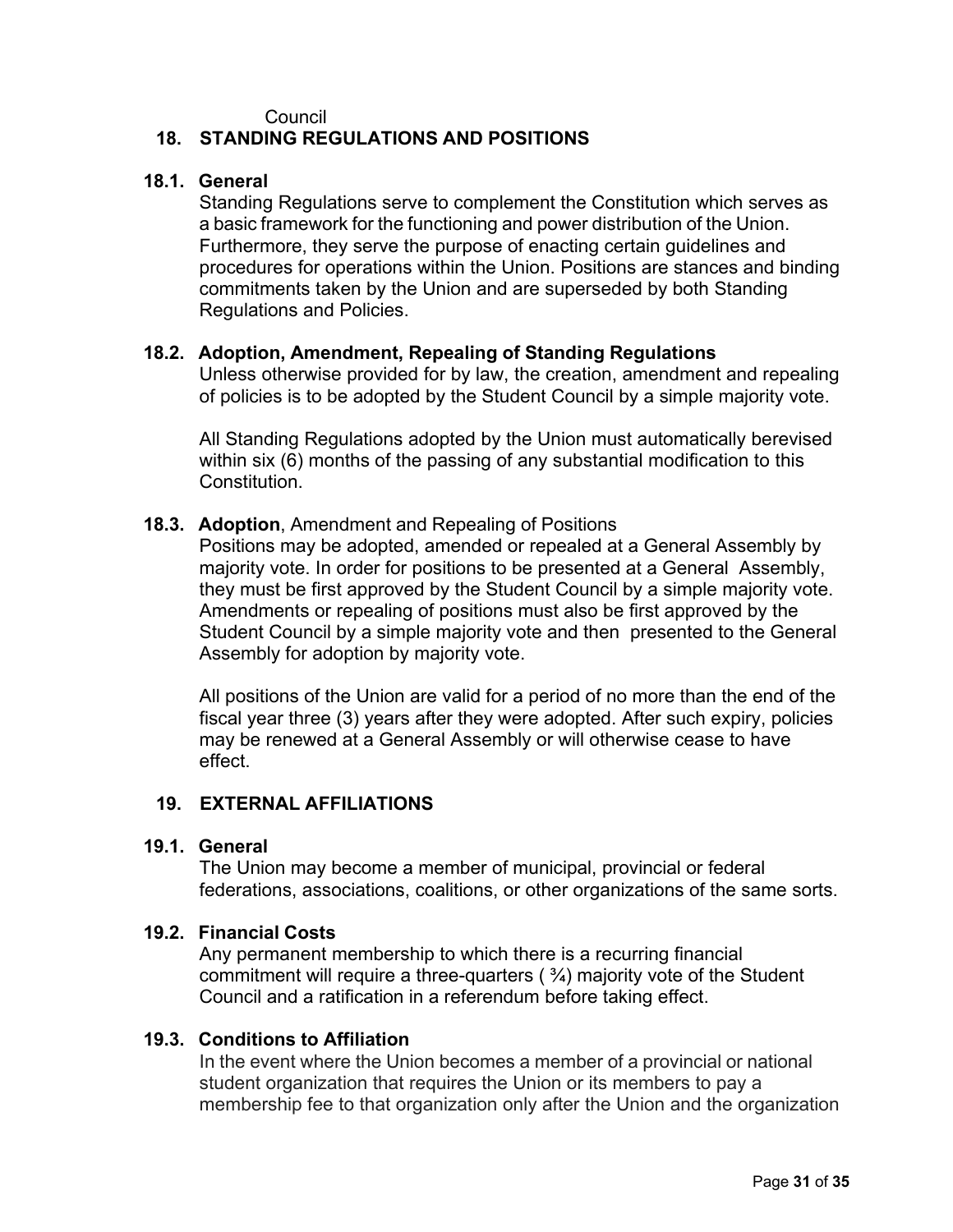enter into a binding, written agreement, which will remain in effect as long as the Union is a member of the organization and containing the following:

- a. The Union membership in the organization does not preclude the Union membership in other organizations;
- b. The organization will make its by-laws, policies and minutes available online to all members of the Union within three (3) months of their approval;
- c. The organization will, within thirty days (30) of receipt of a written request from any Member of the Union, provide to them a copy of any document in care or control of the organization not lawfully required to be kept private;
- d. The organization recognizes that the Union reserves the right to terminate its membership in the organization according solely to the Union's Constitution and Standing Regulations, policies and according to the following procedure:

i. by resolution of the Student Council if the Union joined the organization by resolution of the Student Council or by a majority vote in a referendum if they joined by referendum.

#### **19.4. External Representatives**

The Student Council may appoint, under recommendation of the Vice-President External Affairs, any individuals to delegations at external organizations' meetings as External Representatives of the Union. The representatives to such meetings shall act according to the positions adopted by the membership, the Student Council and/or the Executive.

## **20. AMENDMENT OF THE CONSTITUTION**

#### <span id="page-32-0"></span>**20.1. Amendment of the Constitution**

Unless otherwise provided for by law, the Constitution may be amended, superseded, or repealed with a two-thirds (⅔) majority vote of the Student Council followed by a ratification vote in a referendum.

#### **21. INTERPRETATION**

#### <span id="page-32-1"></span>**21.1. Singular and Plural**

Words in the singular include the plural and vice versa.

#### **21.2. Precedence**

In the event of a contradiction between the Quebec Companies Act, the Letters Patent or the Constitution, the Quebec Companies Act shall prevail over the Letters Patent and over the Constitution, and the Letters Patent shall prevail over the Constitution. In the event of a contradiction between the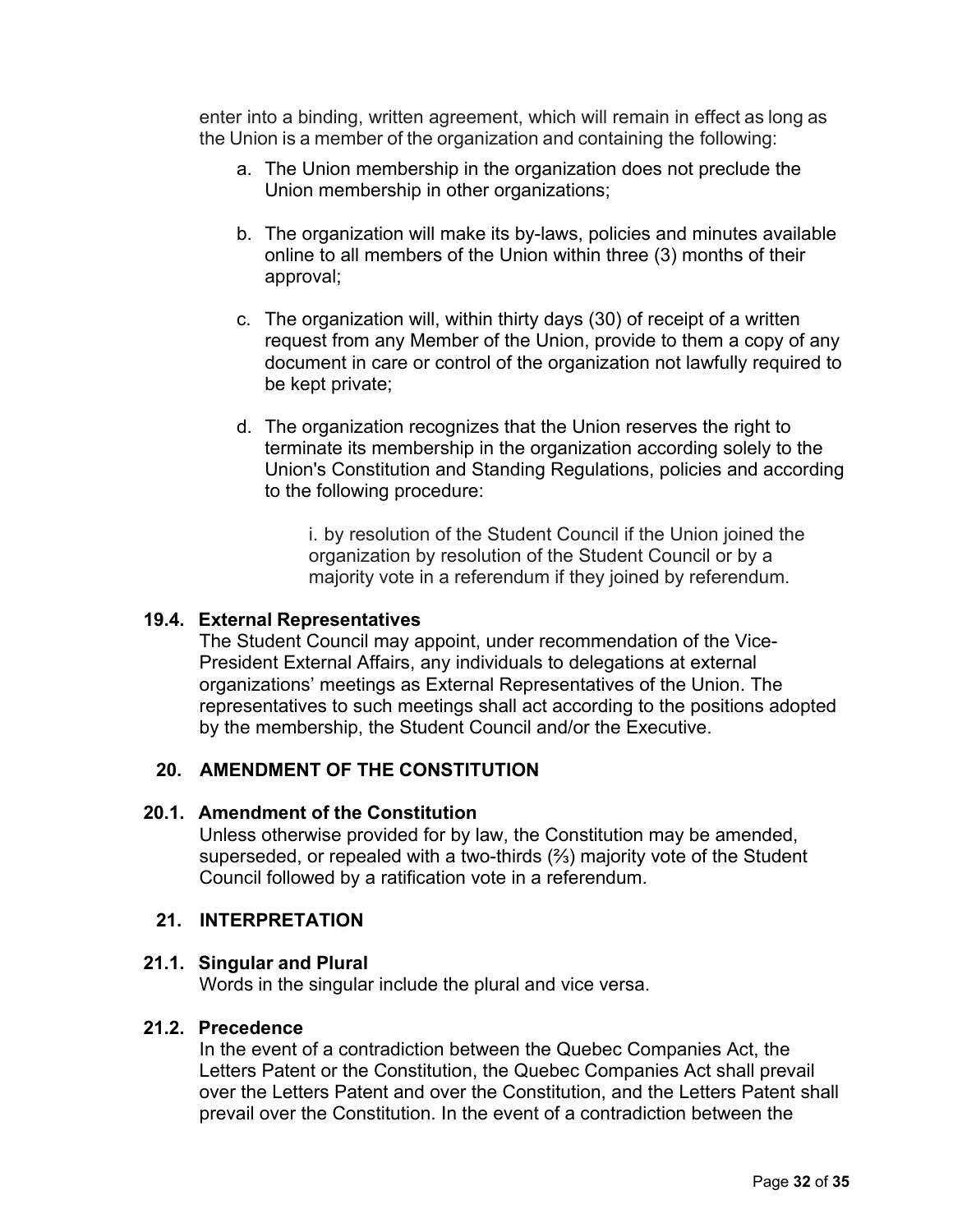Constitution and the Standing Regulations, the Constitution shall prevailover the Standing Regulations.

#### **21.3. Preamble, Annexes and Land Acknowledgement**

The Preamble, Annexes and Land Acknowledgement shall form an integral part of the Constitution.

#### **21.4. Headings**

The headings used in the Constitution are for reference purposes only and they shall not be considered in the interpretation of the terms or provisionsin the Constitution.

#### **21.5. By-Laws**

This document shall serve as the Union's governing By-Laws required for legal persons constituted under Part III of the Quebec Companies Act.

## **22. DISSOLUTION**

## <span id="page-33-0"></span>**22.1. Dissolution (Quebec Companies Act, Article 28)**

Upon the winding-up or dissolution of the Union, any assets remaining afterthe satisfaction of its debts and liabilities shall be held in a trust until such time as said assets may be transferred to a democratically run Dawson College student organization having purposes similar to those of the Dawson Student Union. The trustee shall be chosen by the members at thetime of dissolution.

## **23. EFFECTIVE DATE AND TRANSITION**

#### <span id="page-33-1"></span>**23.1. Effective Date**

This Constitution and any further modifications shall come into force when confirmed by way of referendum of the Members, subject to the provisions of the Act. Once adopted, the Constitution will enter into effect on June 1st  $(1<sup>st</sup>)$ of the next financial year.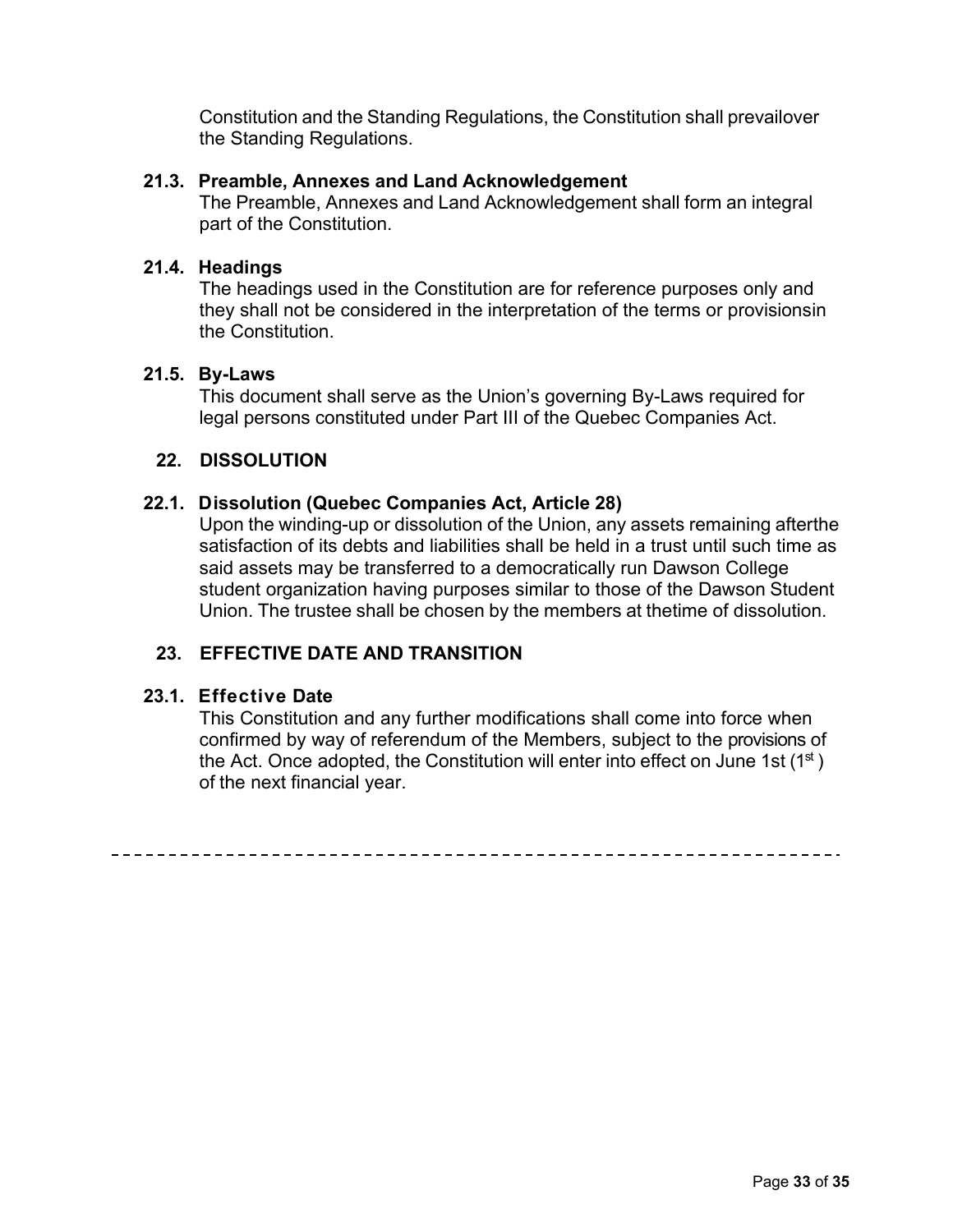## **ANNEX A : FEES**

## <span id="page-34-1"></span><span id="page-34-0"></span>**1. Membership Base Fees (Accreditation Act, Article 52)**

The base membership fees are a total of **twenty-two dollars (\$22.00 CAD)** per semester for Full-Time Students and a total of **eleven dollars (\$11.00 CAD) per semester** for Part-Time Students as of the passing of this document. Fees will be revised every 3 years and willbe adjusted according to the Consumer Price Index (CPI) rounded to the nearest half-dollar.

## <span id="page-34-2"></span>**2. Dental and Health Insurance Fee**

The Dental and Health Insurance Plan offered to Members of the Union is a non-compulsory fee adopted by way of a referendum. Anymodification to the plan and/or the addition of an administrative fee which would incur a fee change requires a vote in a referendum withexception to organic increases. Members may choose to opt out in certain parts of the fees in accordance with the terms and conditionsof the plan.